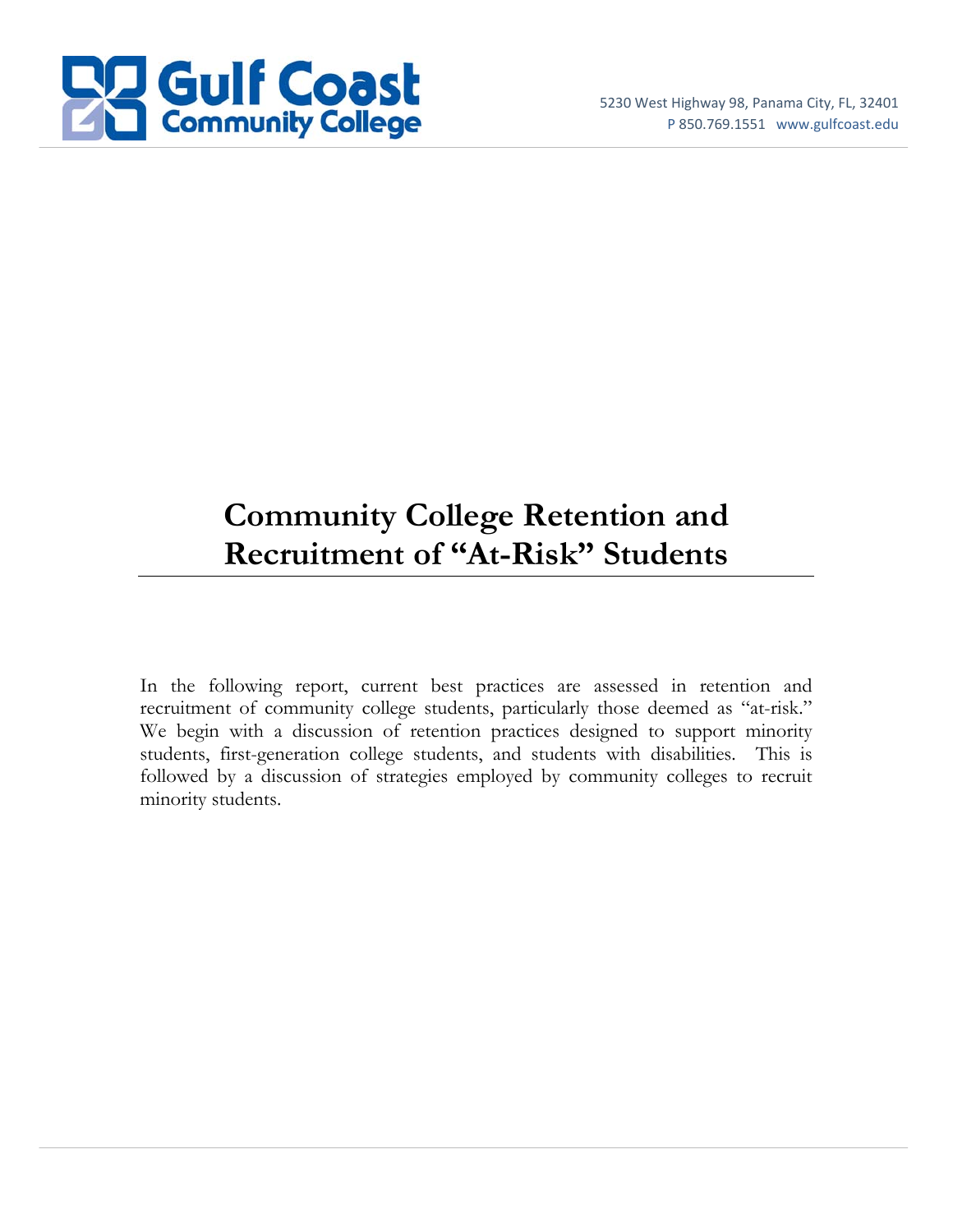#### **Section 1: Introduction and Key Findings**

In the following report, current best practices are assessed in retention and recruitment of "at-risk" community college students. The report begins with an examination of practices used by community colleges to improve retention rates of minority students, first-generation college students, and students with disabilities. This is followed by a discussion of practices used to recruit minority students. In addition to discussing literature on these topics, we provide examples of community colleges that have had recent success in employing such retention and recruitment strategies.

The main findings from throughout the report are outlined below. We begin with a list of findings from the **retention section** (Section 2) of the report.

- According to a 2010 survey of Chief Academic Officers at community colleges across the nation, issues with **academic preparation, job and family responsibilities, finances, or personal motivation** were perceived to be among the most significant reasons why students leave community colleges.
- As noted in the same 2010 survey, many of the programs believed to make the highest contributions to retention at community colleges focus on **academic support/guidance, targeted interventions for specific student populations, and easing the transition of students to the college environment.**
- Using the 2010 survey as a framework, our report takes a closer look at **academic advising, first-year seminars and transition programs, summer orientation/bridge programs, and early warning systems** as means of increasing the retention of students. In addition to being wellsupported in the literature on student retention, recent examples of community colleges that have employed such programs have displayed documented success in terms of student outcomes.
- Successful retention programs designed specifically for **students with disabilities** focus on **building self-advocacy skills** in addition to offering targeted academic support.
- Some community colleges employ strategies that will assist students who have undiagnosed learning disabilities. One set of strategies – **Universal Design for Learning** – focuses on flexible approaches to teaching that can be adjusted to fit the individual needs of learners.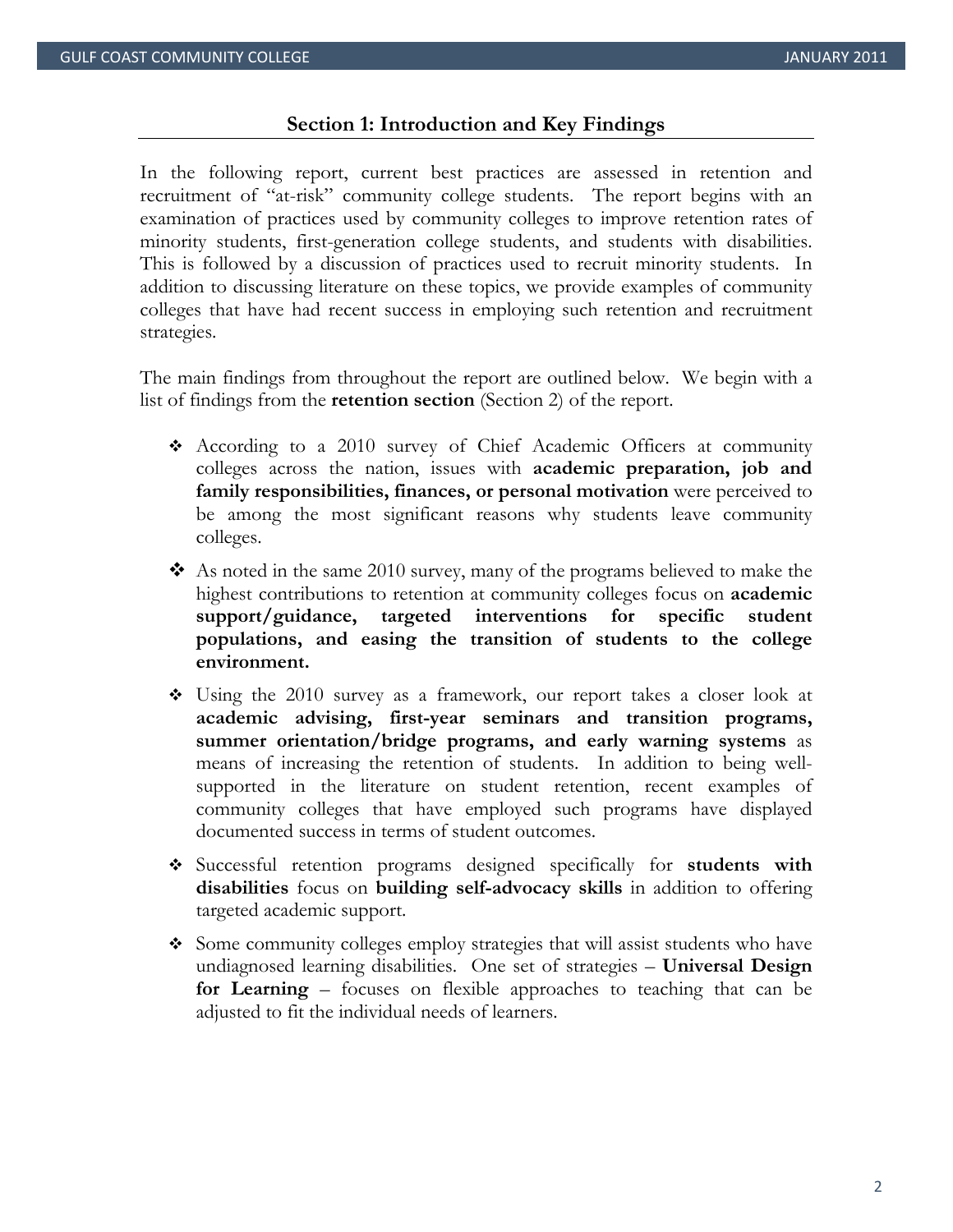Below is a list of findings from our review of best practices in **recruiting** minority students (Section 3).

- **Recruit students in "nontraditional settings"** such as community centers, churches, and festivals, among others.
- **Involve minority students who are already enrolled in college or alumni in the recruitment process**. Such recruiters can provide better insight into minority student experiences at the college.
- Particularly with regard to Hispanic students, place emphasis on **recruiting the family** as well as the prospective student.
- Develop **"early outreach activities"** that can increase students' awareness of college while they are still in elementary, middle, and high school. This can support an increase in the "pool of college-bound minority students" while also increasing name recognition of area institutions.
- Develop recruitment, admissions, and financial aid **materials in students' native languages**.
- Provide **financial aid opportunities** or more flexible financial aid packages targeted towards minority students.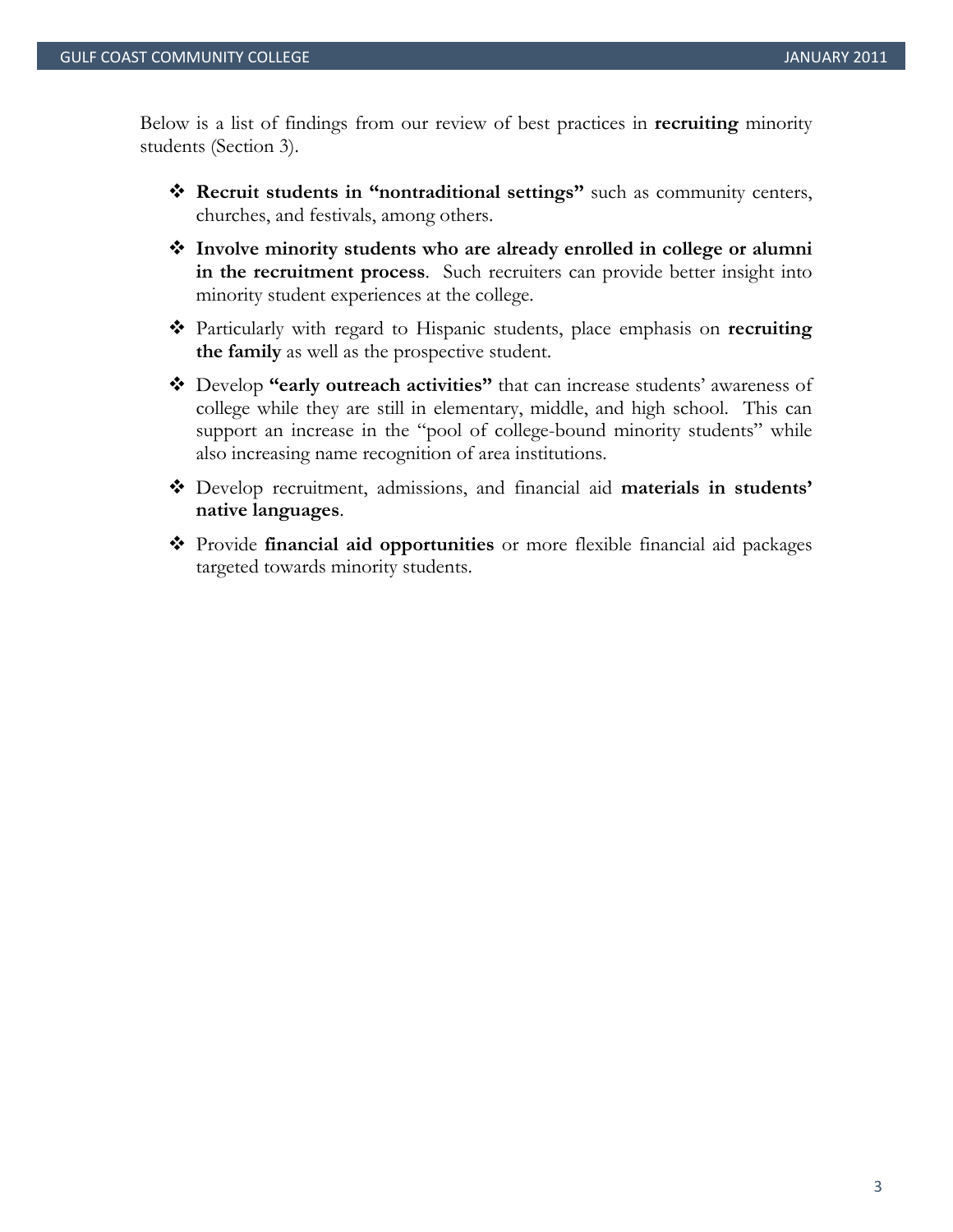#### **Section 2: Retention Practices for At-Risk Student Groups**

Community colleges are designed to be "open door" institutions that enroll a wider variety of students than four-year institutions and therefore face a unique set of challenges within the higher education sector.1 As the Lumina Foundation for Education points out,

[m]inority students, first-generation college students, students with lower levels of academic achievement in high school, and students from lowincome families are all significantly overrepresented in community colleges when compared with their enrollment in baccalaureate-granting institutions.<sup>2</sup>

Although access was a paramount issue during the decades of rapid expansion among community colleges, educators and policymakers have begun to focus more recently on retention efforts as well as recruitment. This relatively recent focus has revealed that community colleges typically have low retention/persistence rates. According to a study by the National Center for Education Statistics, about 50 percent of the students who began a two-year college program in 2003-04 were still enrolled in college (either at the same institution or at a transfer institution) in 2006.3 An additional six percent of students in the study completed a degree or certificate program and left the institution, while 45 percent left the institution without completing a degree or certificate.4

Community colleges cannot always draw straightforward conclusions from such data because of the varying attitudes and goals of their students. As the National Center for Education Statistics report notes, "Many community college students have no intention of getting a degree or other credential; thus...it is important to consider community college students' academic intentions."5 For example, community college students planning on transferring to four-year institutions had higher rates of persistence/attainment than students who intended to complete an associate's degree or certificate and students who had no intention of earning a degree or certificate.6

<sup>1</sup> Bailey, T. R., and M. Alfonso. *Paths to Persistence: An Analysis of Research on Program Effectiveness at Community Colleges.* Lumina Foundation for Education. January 2005. 9. http://www.eric.ed.gov/PDFS/ED484239.pdf 2 Ibid.

<sup>3 &</sup>quot;Community Colleges Special Supplement to the Condition of Education 2008." US Department of Education National Center for Education Statistics. August 2008. 22.

http://nces.ed.gov/programs/coe/2008/analysis/2008033.pdf 4 Numbers do not sum to 100 percent due to rounding. 5 Ibid.

<sup>6</sup> Ibid.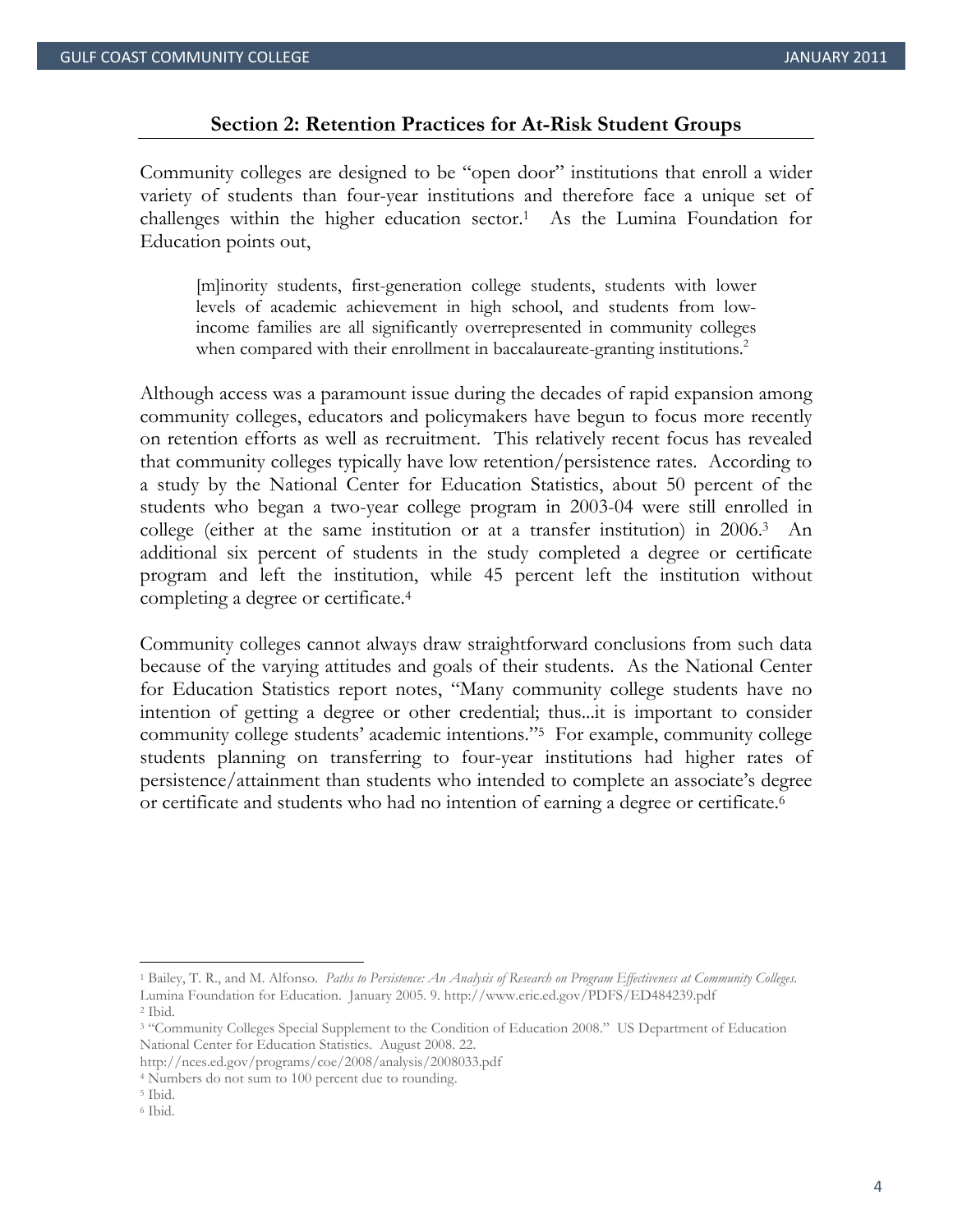# **Percentage Distribution of First-Time Undergraduates in 2003-2004, By Persistence or Attainment Rate, Control, Program Plans, and Attendance Status: 2006**



Source: National Center for Education Statistics.

Beyond the wide variety of academic intentions among students, two-year institutions enroll a diverse group of students and have a larger percentage of non-traditional, low-income, and minority students than their four-year counterparts, as well as more students requiring remedial education.8 For example, in the 2003-2004 academic year, the median age of community college students in the United States was 24, compared to 21 at four-year institutions.9 As for ethnic minority status, 15 percent of community college students were Black, compared to 10 percent at four-year colleges and universities, and 14 percent of community college students were Hispanic, compared to 9 percent at four-year institutions. In that same year, 26 percent of community college students came from families at or below 125 percent of the 2002 poverty threshold, while only 20 percent of students enrolled at four-year institutions were at this level.10

Further, a higher percentage of community college students (29 percent) than students at public four-year institutions (19 percent) or private not-for-profit fouryear institutions (15 percent) reported taking some remedial coursework during their

<sup>7 &</sup>quot;Community Colleges Special Supplement to the Condition of Education 2008." Op. cit., 23. 8 Ibid., iii.

<sup>9</sup> Ibid., 40.

<sup>10</sup> Ibid., 26.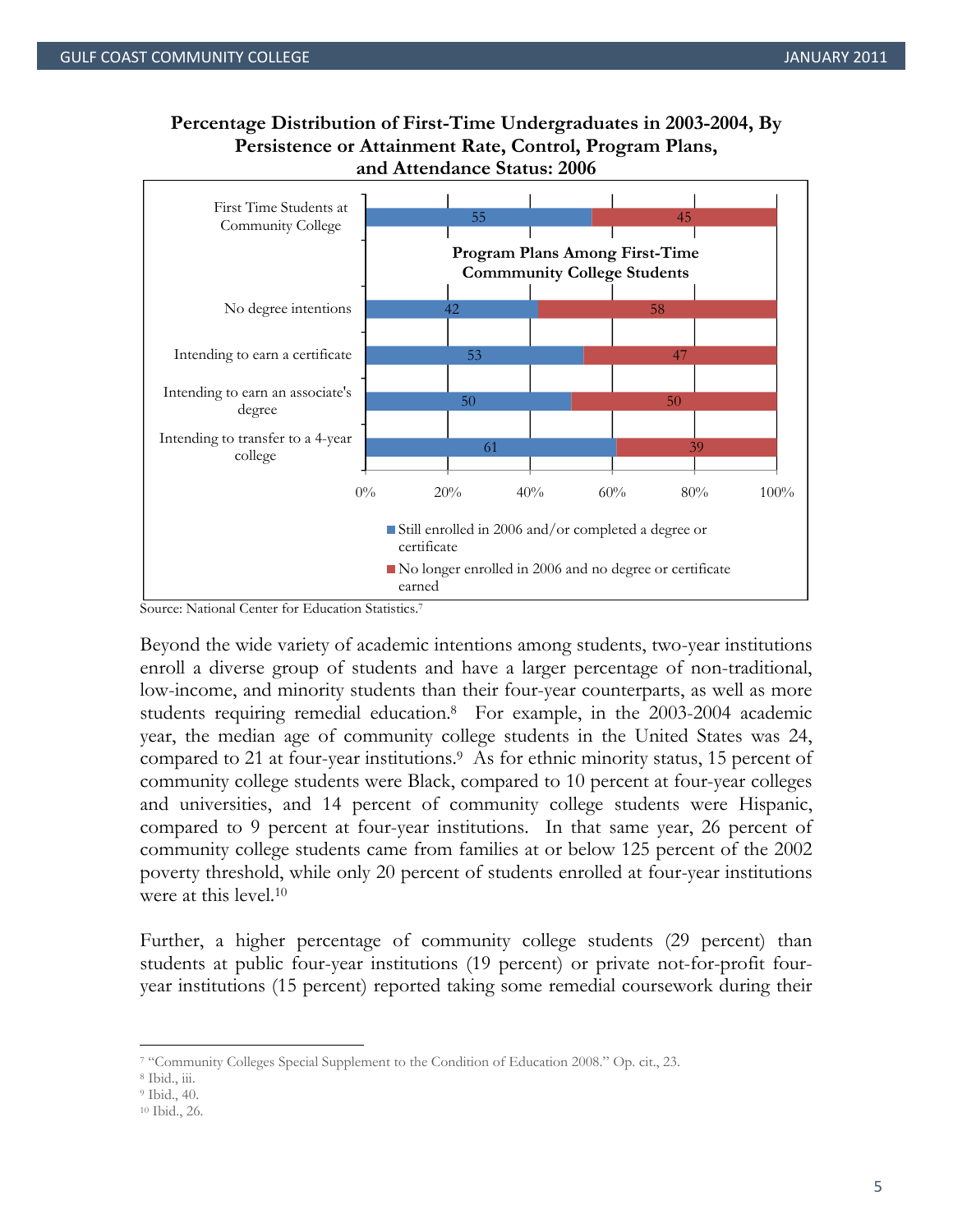first year of study.11 As for first-generation status, the American Association of Community Colleges adds that 42 percent of community college students are the first in their families to attend college.12

Given the unique mission of community colleges, the demographic make-up of their student bodies, and the varying academic goals of their individual students, it is important to gain an understanding of the specific challenges faced by these institutions in retaining students. Providing critical insight into this issue, a 2010 large-scale survey of retention practices, conducted by ACT, drew data from 1,104 two- and four-year institutions from across the United States, 305 of which are community colleges.13 The survey – "What Works in Student Retention?" – asked Chief Academic Affairs Officers a series of questions regarding retention practices at their institutions. As one component of the survey, respondents were asked to rate factors that had the strongest effects on student attrition at community colleges, using a five-point scale:

- $\div$  5 = Major effect on attrition
- $\div$  3 = Moderate effect on attrition
- $\div 1$  = Little or no effect on attrition

Responses to this section of the survey are summarized in the table below.

| <b>Institutional Characteristic or Compounding Factor</b> | <b>Mean Effect</b> |
|-----------------------------------------------------------|--------------------|
| Level of Student Preparation for College-Level Work       | 4.3                |
| Student Study Skills                                      | 4.1                |
| Adequacy of Personal Financial Resources                  | 4.1                |
| Level of Student Commitment to Earning a Degree           | 4.0                |
| Level of Student Motivation to Succeed                    | 3.9                |
| <b>Student Family Responsibilities</b>                    | 3.9                |
| Level of Job Demands on Students                          | 3.8                |
| Student Low Socio-Economic Status                         | 3.8                |

#### **Attrition Factors with Highest Effect: Community Colleges**

Source: ACT.

More directly related to our topic at hand, it is interesting to note that the ACT report also provides a separate tabulation of results for institutions that have high percentages of minority students. With regard to community colleges with

<sup>11</sup> Ibid. 11.

<sup>12</sup> The AACC notes that these data are based on the most recent information available as of December 2009. "Fast Facts." American Association of Community Colleges. http://www.aacc.nche.edu/AboutCC/Pages/fastfacts.aspx 13 "What Works in Student Retention: 2010 Study, Community Colleges." ACT. 2010. 3.

http://www.act.org/research/policymakers/pdf/droptables/CommunityColleges.pdf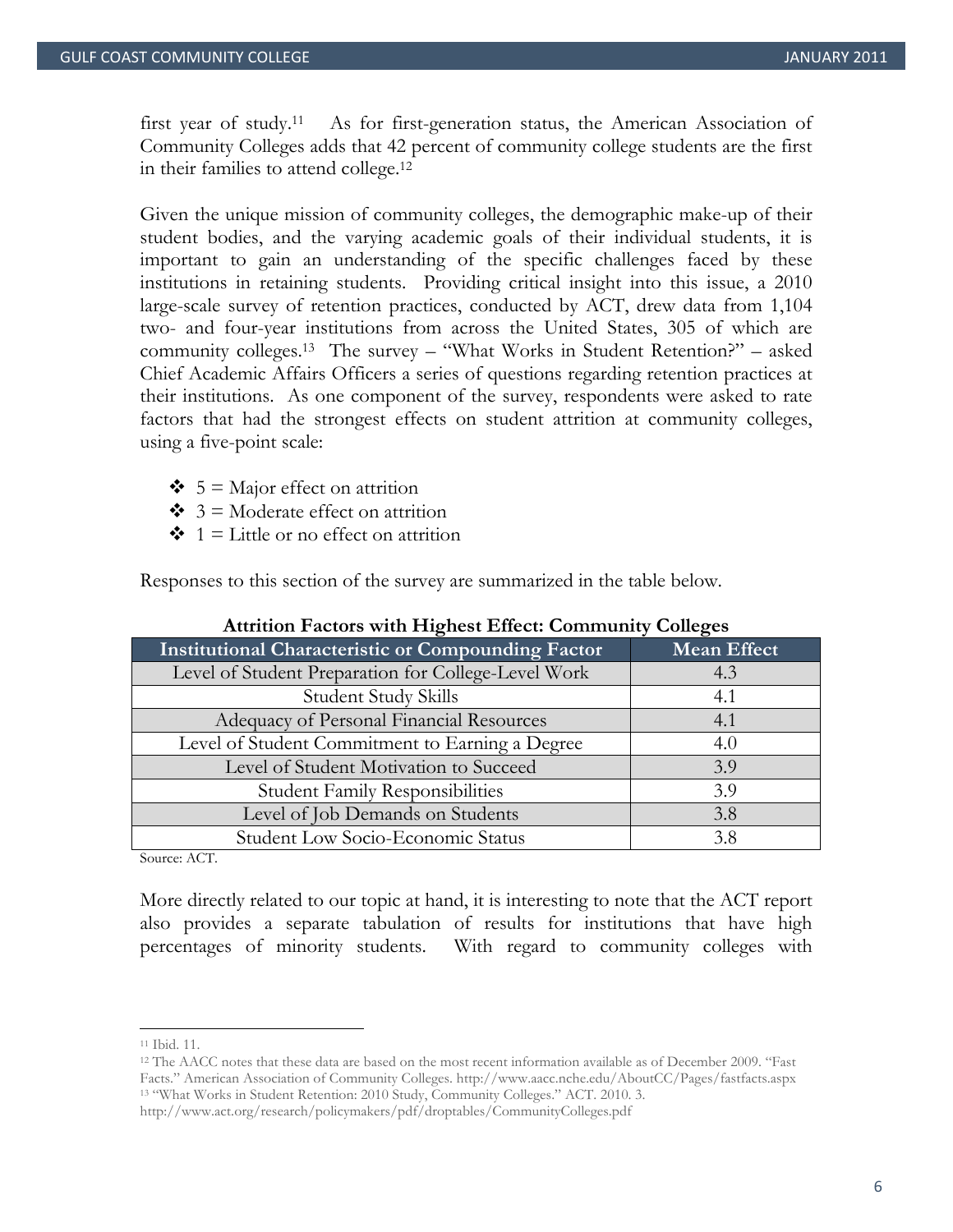enrollments of Black<sup>14</sup> or Hispanic<sup>15</sup> students that equal or exceed 20 percent of their total student population, ACT reported a similar set of factors that have the strongest influence on attrition as those reported for the overall group. The only differences between these lists are indicated below:

- $\cdot$  In addition to all of the factors cited for community colleges overall, institutions with shares of **Hispanic students** that are 20 percent or greater indicated that **"level of emotional support from family, friends, and significant others"** (3.8) and **"amount of financial aid available to students"** (3.9) were also among the factors with the strongest influence on attrition.16
- Representatives of community colleges with proportions of **Black students** that are 20 percent or higher also highlighted the same factors as community colleges overall. The only additional factor that made the list for this subset of colleges was **"amount of financial aid available to students"** (3.9).17

As is evident from the findings above, issues with **academic preparation, job and family responsibilities, finances,** or **personal motivation** were perceived to be among the most significant reasons why students leave community colleges. Many of these factors may be tied to the composition of community college student bodies, with higher proportions of non-traditional, first-generation, and underrepresented student groups, as well as students needing remedial coursework upon entry to college. As we will see in our review of specific practices employed by community colleges to support retention, many institutions are tailoring interventions and other programs to address these issues.

## **Overview of Community College Retention Practices**

The ACT study cited above proceeded to ask survey participants to identify retention practices employed by their institutions and to rate programs, services, curricular offerings, and interventions based on the degree to which each contributes to student retention on a scale of 1 to 5.

 $\div$  5 = Major contribution to retention

- $\div$  3 = Moderate contribution to retention
- $\div$  1 = Little or no contribution to retention

<sup>14 &</sup>quot;What Works in Student Retention: 2010 Study, Community Colleges with Twenty Percent or More Black Students Enrolled." ACT. 2010.

http://www.act.org/research/policymakers/pdf/droptables/Community\_BlackEnroll.pdf 15 "What Works in Student Retention: 2010 Study, Community Colleges with Twenty Percent or More Hispanic Students Enrolled." ACT. 2010.

http://www.act.org/research/policymakers/pdf/droptables/Community\_HispanicEnroll.pdf 16 Ibid., 6.

<sup>17</sup> What Works in Student Retention: 2010 Study, Community Colleges with Twenty Percent or More Black Students Enrolled." Op. cit., 6.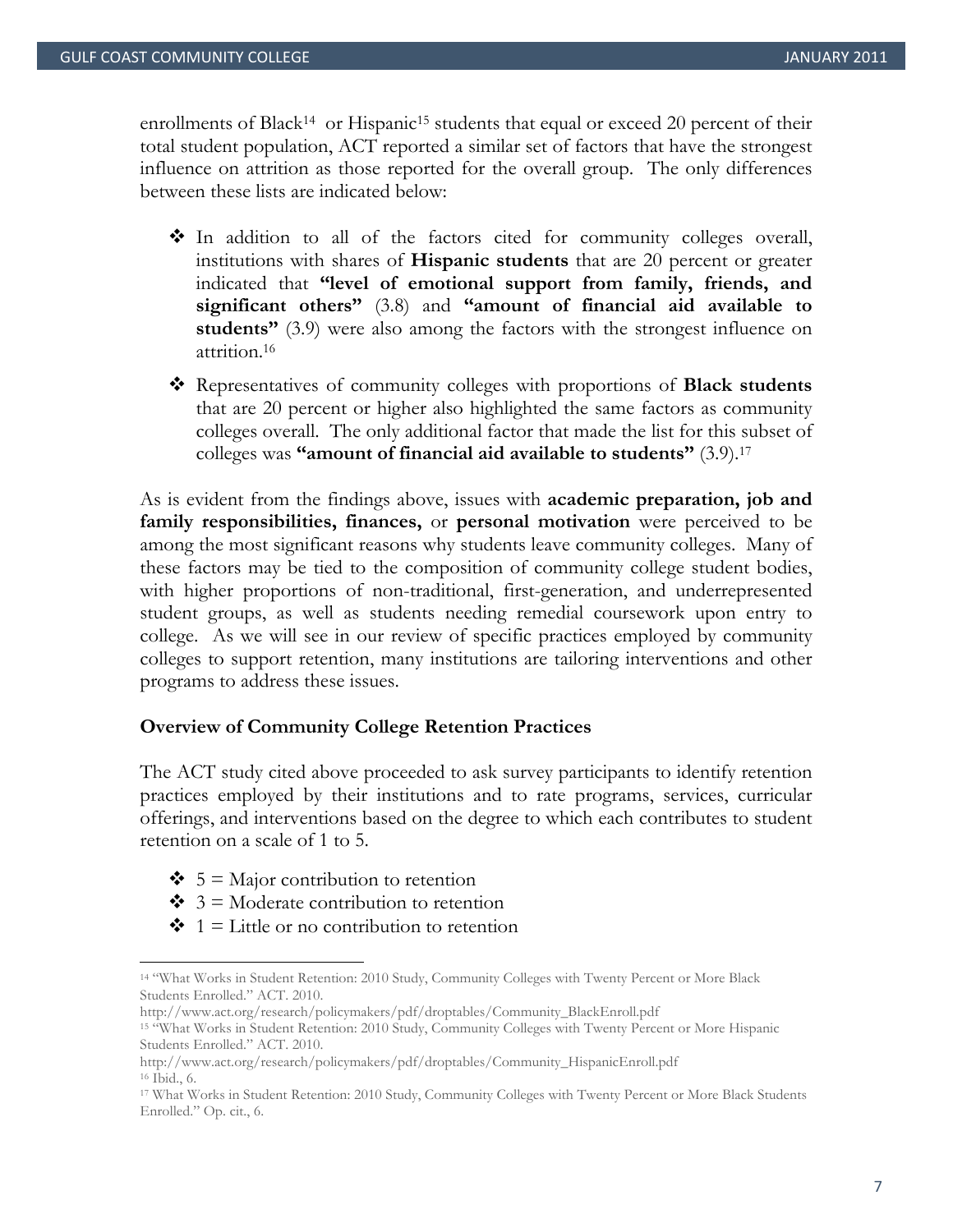The tables below display the highlights of the survey with regard to community colleges. The survey results provide an **excellent foundation for ways in which institutions can act to improve student retention rates**.

The first table displays practices that received the highest ratings in terms of contribution to student retention at community colleges.

| There will fugued became contributions to retention, community concerts |                   |
|-------------------------------------------------------------------------|-------------------|
| <b>Service or Intervention</b>                                          | Mean Contribution |
| Reading Center/Lab                                                      | 4.1               |
| Comprehensive Learning Assistance Center/Lab                            | 4.1               |
| Tutoring                                                                | 4.1               |
| Mandated Placement in Courses Based on Test Scores                      | 4.1               |
| Remedial/Developmental Coursework (required)                            | 4.0               |
| Increased Number of Academic Advisors                                   | 4.0               |
| Writing Center/Lab                                                      | 4.0               |
| Mathematics Center/Lab                                                  | 4.0               |
| Programs for First-Generation Students                                  | 4.0               |
| Advising Interventions with Selected Student Populations                | 3.9               |
| Academic Advising Center                                                | 3.9               |
| Recommended Placement in Courses Based on Test Scores                   | 3.9               |
| Integration of Advising with First Year Transition Programs             | 3.9               |
| Supplemental Instruction                                                | 3.8               |
| Remedial/Developmental Coursework (recommended)                         | 3.8               |
| $C_{\text{current}}$ $\Lambda$ $C$ <sup>T</sup>                         |                   |

# **Practices with Highest Mean Contributions to Retention: Community Colleges**

Source: ACT.

Providing additional insight into strong retention practices, the ACT report also prompted respondents to provide a list of the **three practices that have made the greatest contribution to retention at their institution**. Of the 94 practices presented to respondents, only nine were selected by 10 percent or more of the represented institutions as being among their top three.18 The table below lists these nine practices.

| <b>Service or Intervention</b>                     | $\frac{1}{2}$ Selecting as<br>Among Top Three |
|----------------------------------------------------|-----------------------------------------------|
| Mandated Placement in Courses Based on Test Scores | 36%                                           |
| Tutoring                                           | $22\%$                                        |
| Remedial/Developmental Coursework (Required)       | 20%                                           |
| Comprehensive Learning Assistance Center/Lab       | $14\%$                                        |
| Academic Advising Center                           | $12\%$                                        |
| Early Warning System                               | $12\%$                                        |

## **Three Practices with Greatest Contribution to Retention**

 18 Ibid., 8.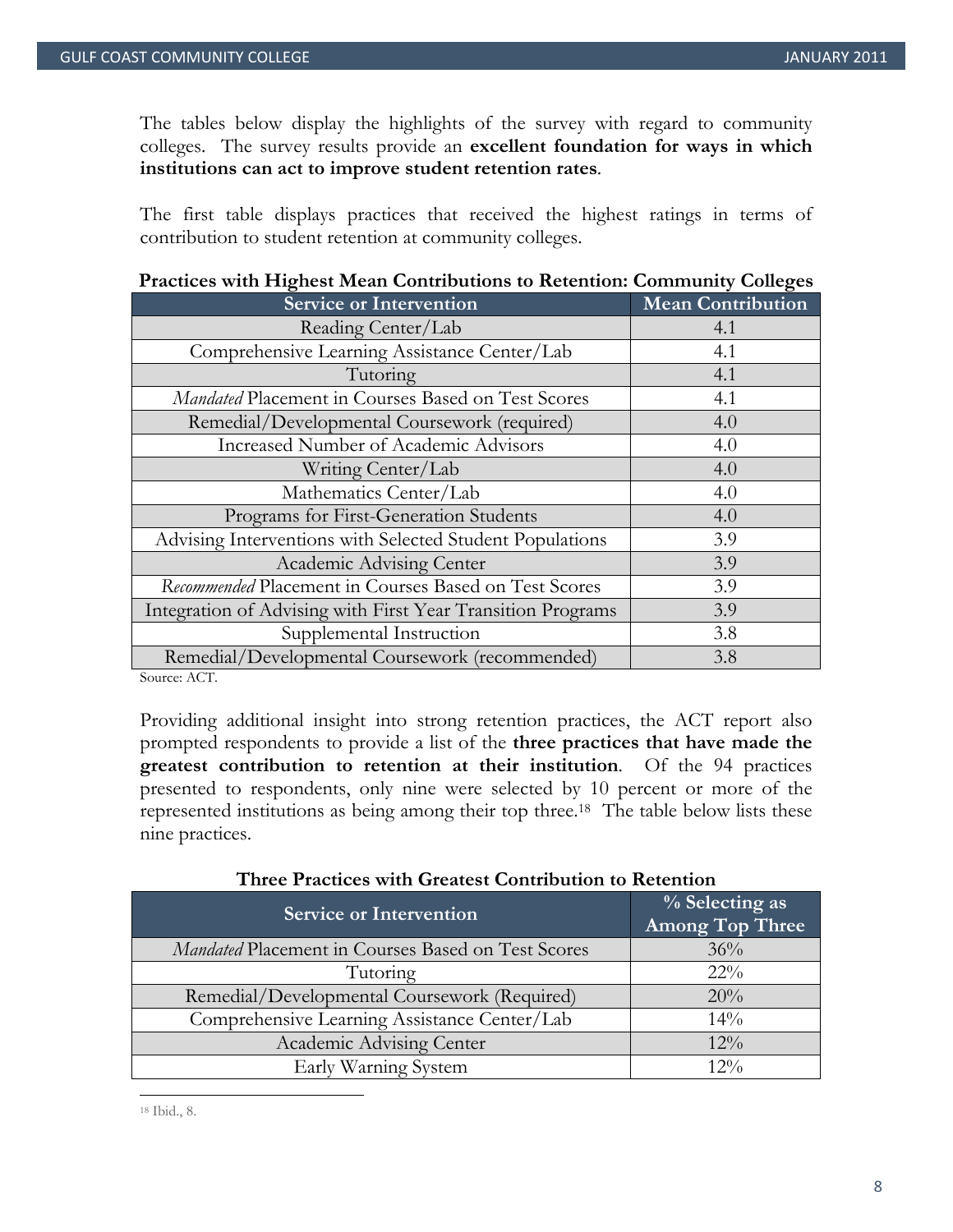| <b>Service or Intervention</b>           | $\%$ Selecting as<br>Among Top Three |
|------------------------------------------|--------------------------------------|
| Freshman Seminar/University 101 (Credit) | $10\%$                               |
| Summer Orientation                       | $10\%$                               |
| Training for Faculty Academic Advisors   | $10\%$                               |

Source: ACT.

As illustrated in the tables above, many of the programs believed to make the highest contributions to retention at community colleges focus on **academic support/guidance, targeted interventions for specific student populations, and easing the transition of students to the college environment.** Many such programs are well-supported in the literature on student retention, as we discuss below.

In the remainder of this section, we examine specific retention practices that align with the findings of the 2010 ACT report and appear elsewhere in the literature on community college student retention. In particular, we provide detailed descriptions of **academic advising, first-year seminars and transition programs, summer orientation/bridge programs, and early warning systems.** In addition to a description of each practice, we provide examples of institutions that have had recent success in employing such measures. We begin with a look at retention strategies and practices that specifically target **minority students** and/or **first-generation college students** (though many of these practices can be used to support other traditionally at-risk student groups). This is followed by a separate discussion of additional practices designed to support **students with disabilities**.

## **Academic/Intrusive Advising**

Many institutions are employing intrusive advising – a **proactive method of academic advising that incorporates intervention strategies for historically atrisk groups** of students, such as academically disadvantaged or underprepared students, disabled students, probationary students, ethnic minority students, and students of low socioeconomic status. Heisserer and Parette (2002) define intrusive advising as:

[a]n intensive advising intervention with an at-risk student that is designed to (a) facilitate informed, responsible decision-making, (b) increase student motivation toward activities in his/her social/academic community, and (c) ensure the probability of the student's academic success.<sup>19</sup>

A program may include systems to monitor academic performance and progress, periodic phone calls to the student, distribution of informative newsletters, and

<sup>19</sup> Heisserer, D. and Parette, P. "Advising At-Risk Students in College and University Settings," *College Student Journal*, Vol. 36. No. 1, March 2002.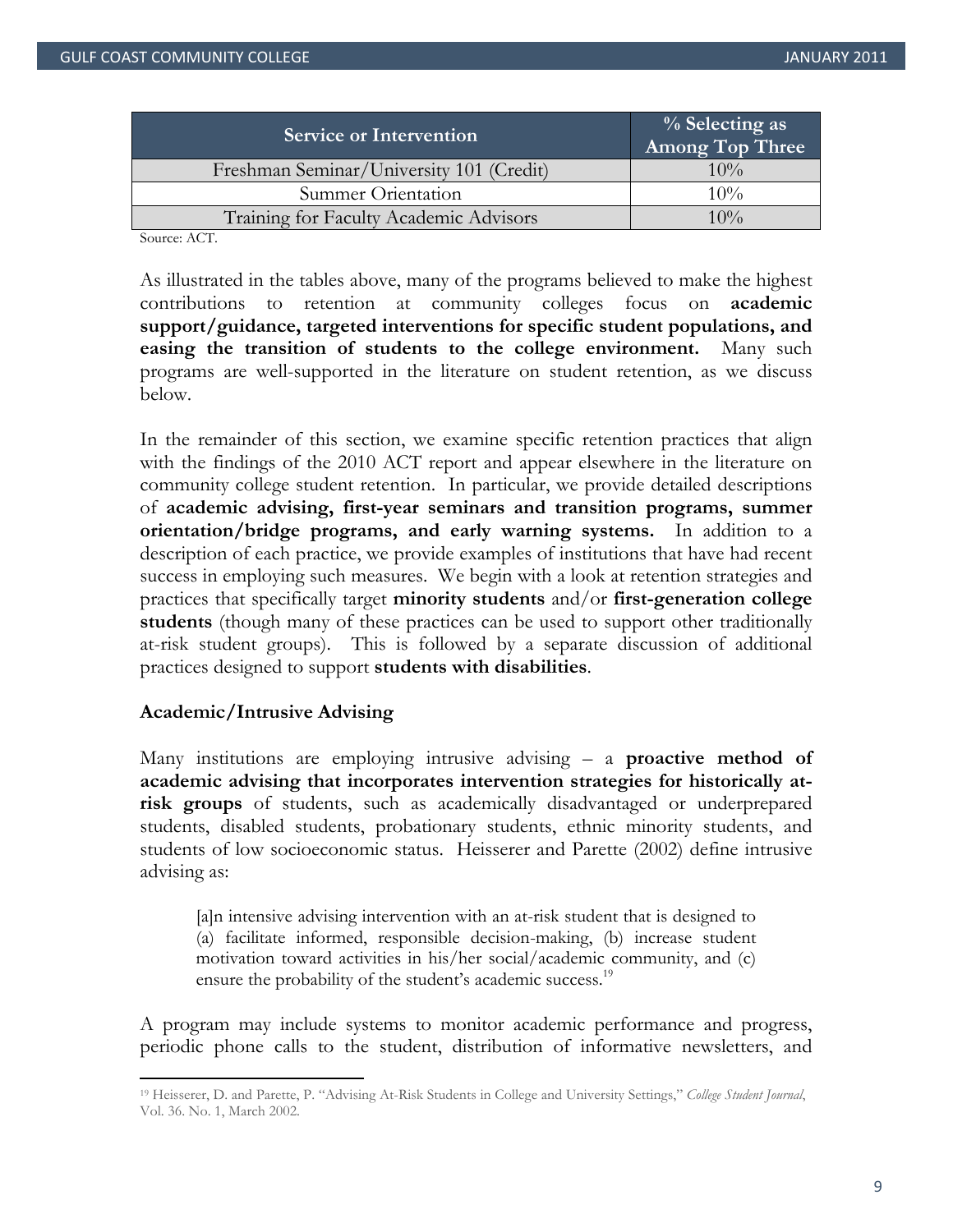signed contracts or study plans that outline student goals and means of achieving those goals.

In a study of intrusive academic advising in a community college setting, Smith (2007) notes, "Nontraditional students may benefit greatly from intrusive advising initiatives because **the approach inherently takes individual needs into consideration and focuses on matching interventions and services to those needs.**"20 Academic advisors who are well-versed in the support systems and services available to community college students may examine pre-matriculation assessments and other data to identify students who may be at-risk of struggling in the college environment. Through meetings and follow-up sessions with these students, advisors can then work to connect students with support services that are appropriate to their specific needs.21

In a 2004 article written for the Office of Community College Research and Leadership at the University of Illinois at Urbana-Champaign, Thomas and Minton discussed the use of intrusive advising strategies at **John A. Logan College**, a community college in Illinois.22 The authors noted that the college's **Student Success Center** supports historically at-risk student populations, particularly firstgeneration college students, low-income students, and students with disabilities. Managing the college's disability support services, tutoring, and federal TRIO program,23 Student Success Center staff use intrusive advising techniques to support strong retention rates among at-risk student groups.

As the focal point of the article, the authors share the criteria for a successful intrusive advising experience:

- Advisors are thoroughly **familiar with the college and its available support services**, such as counseling, tutoring, career assistance, disability support, student employment, financial aid, and multicultural programs
- Advisors not only know the resources available at the college, but also **know the individual staff and faculty members in charge of various programs** in order to provide accurate referrals
- Advisors should be **widely available** both to schedule formal student/advisor meetings and to field more general inquiries when students drop-in with brief questions

<sup>20</sup> Smith, J. S. "Using Data to Inform Decisions: Intrusive Faculty Advising at a Community College." *Community College Journal of Research and Practice.* Vol. 31. 2007. 816. 21 Ibid.

<sup>22</sup> Thomas, C. and J. Minton. "Intrusive Advisement: A Model for Success at John A. Logan College." *Update on Research and Leadership.* Vol. 15, No. 2. Spring 2004.

<sup>&</sup>lt;sup>23</sup> "Student Success Center." John A. Logan College. http://www.jalc.edu/student\_success/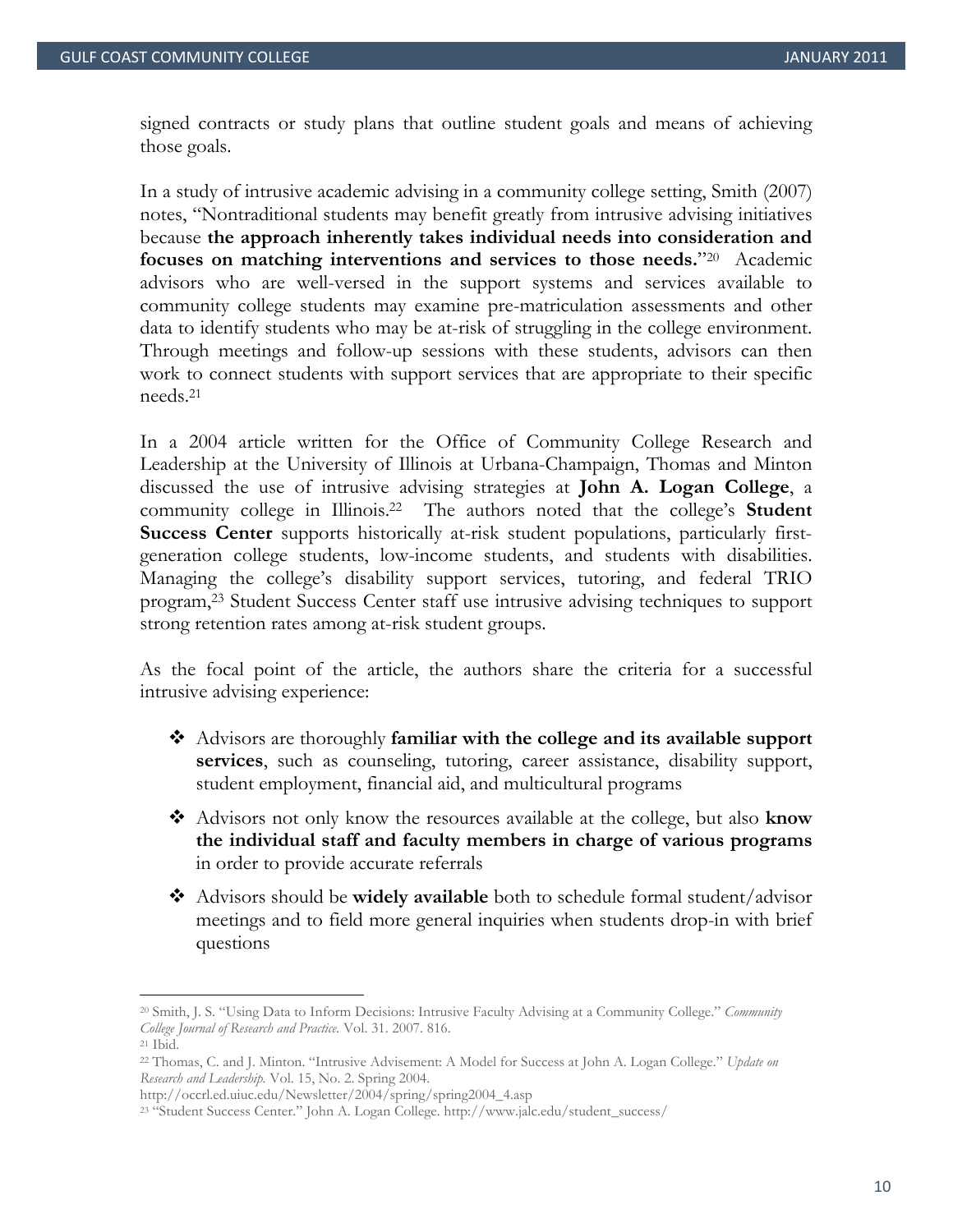Advisors should **proactively monitor** a student's academic progress even outside of the regular student/advisor meetings24

In addition to the above criteria, Thomas and Minton note that **advisors must receive training in a variety of areas that affect student success**. While they do not need to have the same level of expertise as professional staff in each support department across the college, they need to be familiar with the processes in each department. The authors provide the example of financial aid. If there are penalties associated with a student dropping a class, advisors need to know enough to alert the student to such consequences. As the authors explain, "It is the intrusive advisors' responsibility to inform the student rather than just dropping the class and saying nothing...The advisors must be willing to intervene and to inform the student, thus preventing the failure frequently resulting from 'no one told me and I didn't know to ask.'"25

In the article, the authors cite data on the performance of Student Success Center advisees. In particular, they note that advisees demonstrated substantially higher graduation and year-to-year retention rates than the rest of the student population at John A. Logan College. The following table provides student outcomes data drawn from the article for the years 2000-2001 through 2002-2003.

|                                     | v<br>$\epsilon$ |           |           |
|-------------------------------------|-----------------|-----------|-----------|
| <b>Measure</b>                      | 2000-2001       | 2001-2002 | 2002-2003 |
| Retention*                          | 87%             | 81%       | 78%       |
| Graduation**                        | 60%             | 53%       | $55\%$    |
| Good Academic<br>Standing***        | 88%             | 87%       | $87\%$    |
| Average GPA<br>(based on 5.0 scale) | 3.730           | 3.814     | 3.732     |

#### **Student Outcomes – John A. Logan College Student Success Center**

\*Measured from fall to subsequent fall semester

\*\*Graduating within 150% time of normal degree completion

\*\*\*Having a GPA of 3.0 or higher

Source: Office of Community College Research and Leadership.<sup>26</sup>

While the table above represents the most recent, publicly available quantitative data on the Student Success Center, a September 2010 article in a John A. Logan College publication notes comments on the achievements of one of the center's activities: the **federally funded TRIO program**. The program seeks to aid low-income and firstgeneration college students, as well as students with disabilities through a variety of

<sup>24</sup> Thomas and Minton. "Intrusive Advisement: A Model for Success at John A. Logan College." Op. cit. 25 Ibid.

<sup>26</sup> Taken verbatim from Ibid. Note that the article also provides a chart comparing advisee retention and graduation rates with John A. Logan students who were not advised. While specific data points were not provided, in the years 2001-2002 and 2002-2003, Student Success Center advisees outperformed their non-advisee counterparts by a significant margin.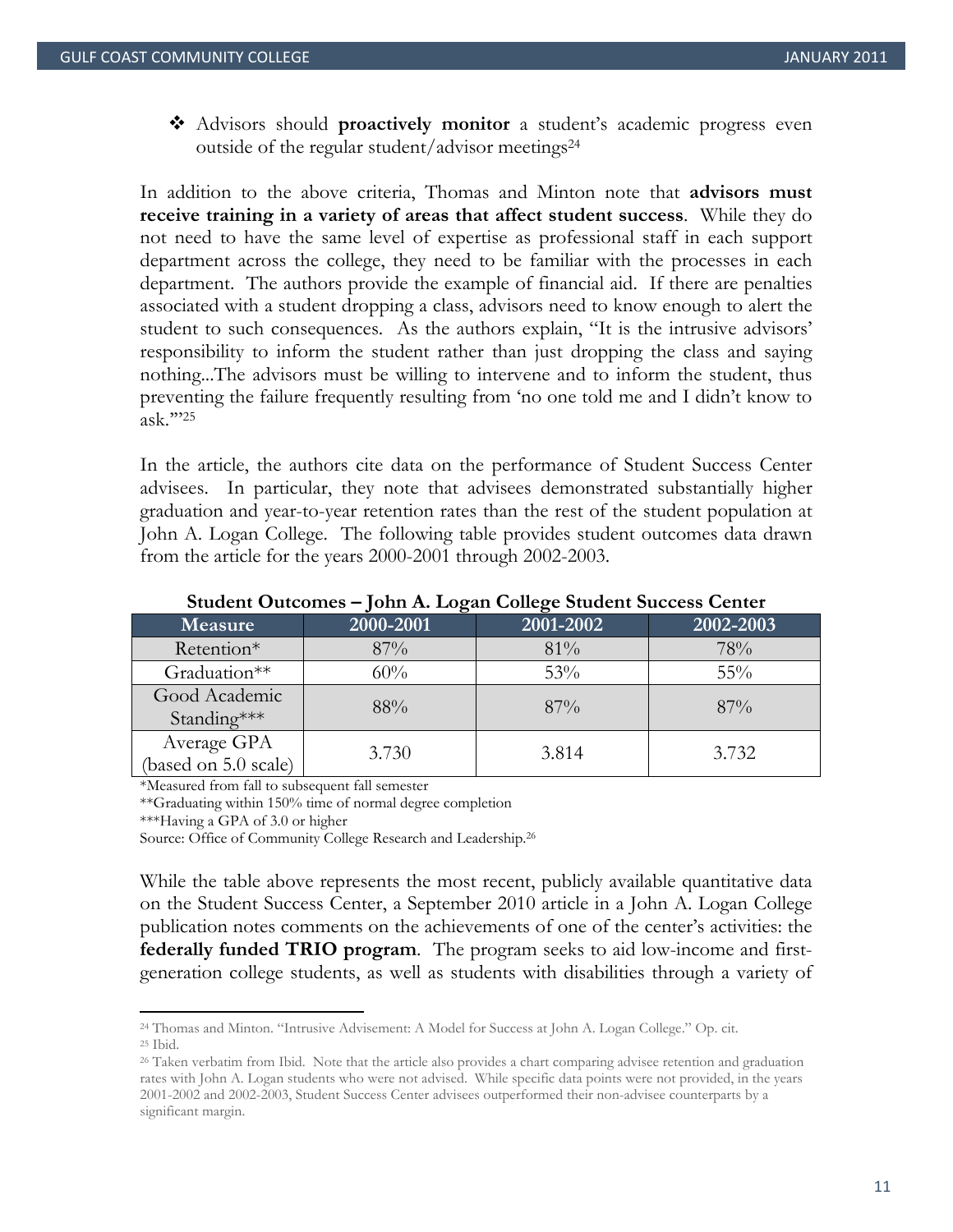services including mentoring, tutoring, study skill instruction, career counseling, and leadership training.27 The article notes: "TRIO students have significantly higher retention and persistence rates [compared to non-TRIO students]. TRIO students have higher rates of good academic standing. TRIO students also graduate and transfer to four year colleges in rates higher than their non-TRIO participating counterparts."28

#### **First-Year Seminars and Transition Programs**

As noted in the 2010 ACT study discussed above, freshman seminars and first-year transition programs with an advising component were cited as effective retention practices. In an effort to address both academic and non-academic factors that affect retention rates, many institutions have implemented first-year seminars or similar programs to **help make students transition from high school to college as seamless as possible**. Ideally, such programs will introduce newly enrolled students to their peers and members of the faculty and staff. They should also familiarize students with the institution's academic policies, as well as library, academic support, and career services. First-year seminars often serve as an extension of an orientation program and aim to assist students in the development of both academic skills and college survival tactics, including time and stress management.29

Citing a dearth of academic literature on the use of such programs at the community college level, Smith et al. (2008) sought to examine the effects of a **First-Year Experience (FYE) course** at a community college with a diverse population.<sup>30</sup> Employing a quasi-experimental design, the researchers studied 736 first-year community college students in Central Indiana. Among this group, 341 students enrolled in an FYE course (treatment) and 395 enrolled in an English course (control). Among those in the FYE course, 191 were White and 118 were African American. As for the English course, 176 of the students were White and 177 were African American.

The FYE course was offered as a one-credit class, meeting once a week for the first eight weeks of the semester. The class sought to **provide students with information regarding the college's resources, as well as "study skills, career exploration, writing skills, and information about technology that will enable them to be successful."**31

http://www.jalc.edu/student\_success/trioprogram.php

<sup>27 &</sup>quot;Student Success Center – TRIO Program." John A. Logan College.

<sup>28</sup> Bollinger, A. "TRIO Program Helps Students in Their Struggle to Succeed." *The Volunteer News.* September 23, 2010. http://www.jalcnews.com/?p=421

<sup>29</sup> Myers, D. R. "College Success Programs," Pathways to College Network. 2003. 14-7.

http://www.pathwaystocollege.net/pdf/CollegeSuccessPrograms.pdf 30 Smith, J. S., S. Lim, and S. Bone. "Community College Strategies – Assessing the Impact of a First-Year Experience Course on Student Outcomes in a Community College." *Assessment Update.* Vol. 20. No. 3. May-June 2008.

<sup>31</sup> Ibid., 12.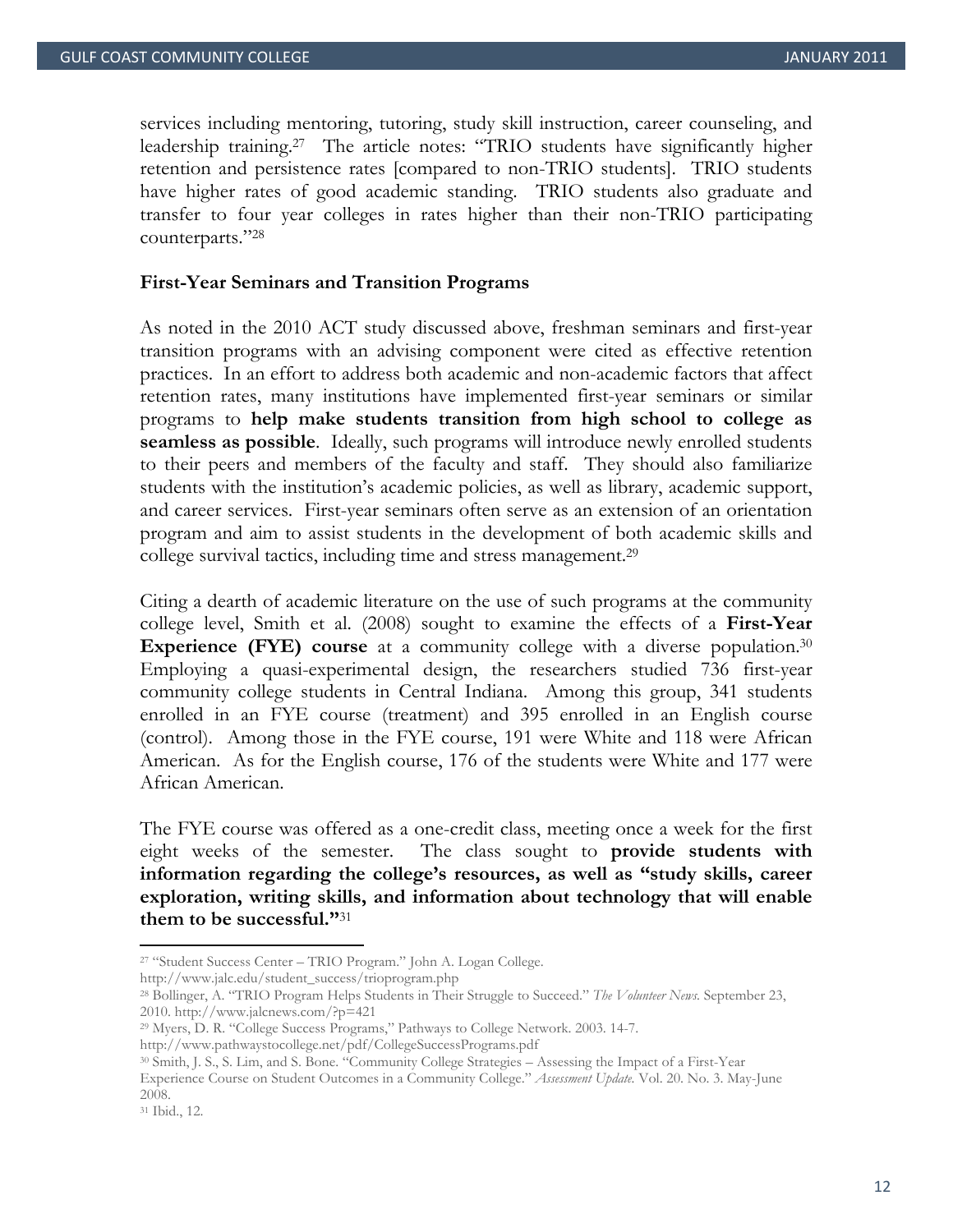During their first class meetings, students in both groups completed a 50-item survey designed to measure students' academic motivation (performance and learning goal orientation, self-regulation, etc.), their knowledge of 12 campus resources (Career Services, Academic Advisement, Office for Student Life, etc.), and academic responsibility (skills and behaviors associated with academic success – creating study schedules, class participation, meeting with academic advisors, etc.). Students in the FYE course were administered a posttest during their last class, while the control group completed it at roughly the same time. Using multivariate statistical analysis, the researchers found that **students who enrolled in the FYE course scored significantly higher on the posttest than students in the English course** with regard to **knowledge of campus resources and academic responsibility**, even when controlling for each group's pretest scores.<sup>32</sup> Further, students in the FYE course had **higher first-semester GPAs** than students taking the English course.33 The researchers note that such findings provide support for the value of an FYE course in a diverse community college setting.

**El Camino College**, a community college in Torrance, California provides an example of a **first-year experience program** that has been cited for its success in supporting minority students.<sup>34</sup> Designed as a means of helping students transitioning from high school or students who are returning to school after spending time working, the program seeks to provide additional assistance to students acclimating to their first year of college. The program incorporates a wide variety of elements including:

- **Early Group Registration** for all ECC classes to help ensure enrollment in desired courses
- **◆ Orientation** a variety of special events especially designed to enhance the transition to college
- **First Year Experience Counselor** helps students with academic planning, personal counseling, and career development
- **Learning Community Courses** which help satisfy general education and elective graduation requirements.35 The same group of students enrolls in two or more classes that feature integrated subject matter.36

<sup>32</sup> Ibid.

<sup>33</sup> Ibid., p. 12-13.

<sup>34</sup> Santiago, D. "Modeling Hispanic-Serving Institutions (HSIs): Campus Practices that Work for Latino Students." Excelencia in Education. 2008. 12.

http://www.edexcelencia.org/system/files/ModelingHSIsCampusPracticesRv.pdf 35 In fall 2010, learning community courses consisted of "Writing the College Essay," "Developmental Reading & Writing," and "Human Development." See: "Fall 2010 FYE Learning Communities." El Camino College.

http://3cdug.elcamino.edu/studentservices/fye/docs/FYE-Fall-2010-Schedule.pdf 36 "Spring 2011 Schedule." El Camino College. http://www.elcamino.edu/studentservices/fye/lc/LC\_Schedule.asp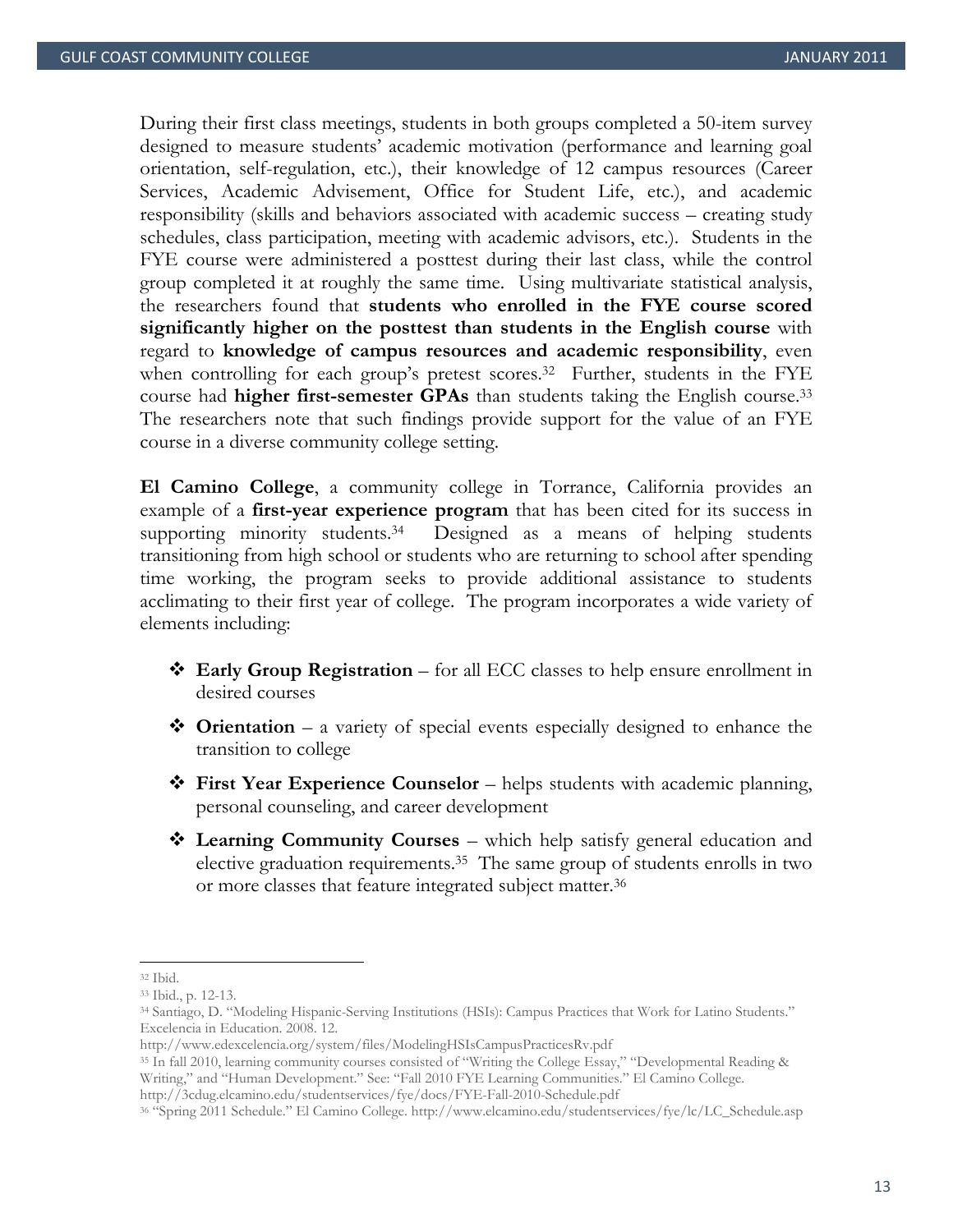- **\*** First Year Experience Faculty a team of faculty dedicated to supporting the success of first year students
- **Field Trips** to various University of California, California State University, and private university campuses
- **Guest Speakers** the FYE calendar notes that a panel of FYE alumni met with current students to discuss their experiences<sup>37</sup>
- **\*** Peer Mentors second year students who are in good standing with the college, and will be available to answer questions, share experiences, and help first year students transition into college<sup>38</sup>

Students who are accepted into the program are required to make the following pledge:

I will commit myself to the following: Make my education a priority. Do my best to complete the entire school year. Take at least 2 classes per semester. Make a real effort not to miss any classes. Only drop a class after talking to my counselor. Complete my class assignments as required. Participate in occasional evening and Saturday programs.<sup>39</sup>

In addition to services for students, the **program incorporates a professional development component for faculty and staff**. According to a 2008 review of the program, over 1,000 El Camino faculty and staff have participated in conferences, workshops, and seminars related to FYE. These events were designed to help faculty and staff "develop and improve teaching and learning strategies, communication, and collaboration campus-wide to address the needs of first year, Latino, and other minority students."40

It appears that the program has experienced substantial success. As noted by the 2008 review, student retention and pass rates are significantly higher for students who participated in the program compared to first year students who did not participate.<sup>41</sup>

#### **Summer Orientation/Bridge Programs**

Similar to first-year seminars and related programs, summer orientation or bridge programs aim to facilitate smooth transitions from the high school setting to the college campus environment. The programs typically **target historically at-risk** 

<sup>37</sup> Note that other examples of guest speakers were not available on the FYE website. "First-Year Experience

Alumni Panel." El Camino College. http://www.elcamino.edu/uportal/calendar/more.aspx?id=10176 38 Reproduced with slight modifications from: "About the First Year Experience Program." El Camino College. http://www.elcamino.

<sup>&</sup>lt;sup>39</sup> "Apply Online to the First Year Experience Program." El Camino College.

http://www.elcamino.edu/studentservices/fye/form.asp 40 Santiago. "Modeling Hispanic-Serving Institutions (HSIs): Campus Practices that Work for Latino Students." Op. cit., 12.

<sup>41</sup> Ibid.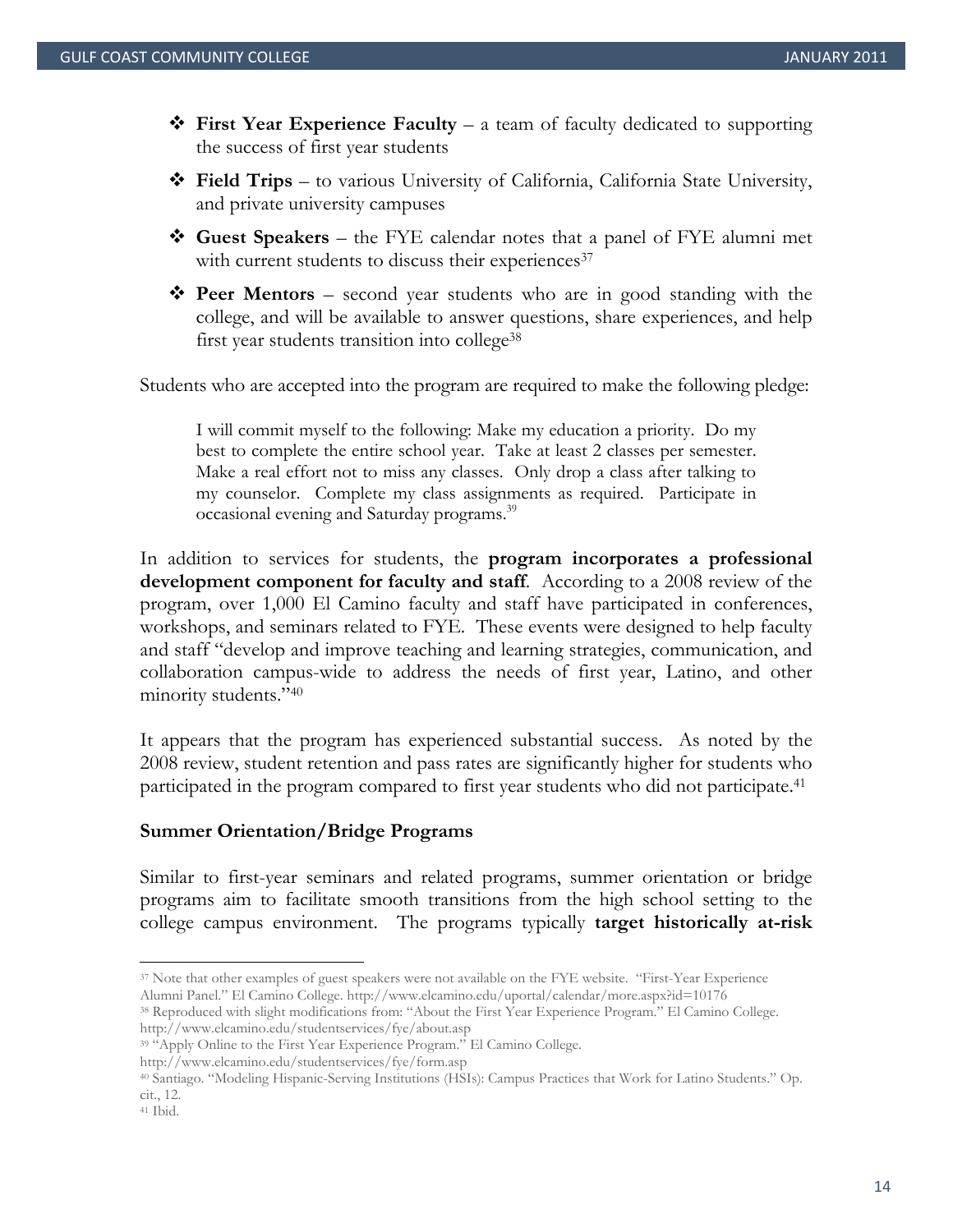**groups of students who might encounter more obstacles** than the average student during the transition period. In the summer program, students often take courses on basic academic skills, primarily English and math, and become acquainted with the campus, faculty members, and available resources before the fall semester commences.42

An example of a summer bridge program for first-generation students is offered by **Hennepin Technical College** (HTC) in Minnesota. HTC's **Tech Trek** is geared towards students who are the **first in their family to attend college** and may not be "fully prepared for the college experience."43 The four day program, offered over the summer, allows students to:

- ❖ Network with other students
- Meet HTC staff in an informal atmosphere
- $\bullet$  See how technology is an everyday part of life
- Tour HTC's state-of-the-art programs and labs
- Learn about HTC training programs
- ◆ Celebrate completing the program with an activity that takes students into the community44

Additionally, students who enroll part-time at HTC following the program and maintain satisfactory academic progress are **eligible for free tuition for six course**  credits for the fall and spring semesters.<sup>45</sup> As such, the program offers both a special orientation for underprepared students as well as a means of alleviating the financial burden of attending college.

While the program is largely intended for first-generation college students, firstgeneration status is not an explicit eligibility requirement. In fact, a newsletter describing the program's inception notes that the bridge program was expected to "attract high school seniors who are first-generation college students and adults in transition..."46 The 2010 application to the program indicated that Tech Trek applicants must be eligible for a Pell grant and that their placement test indicates that they have scored into developmental level coursework.47

<sup>42</sup> Myers, D. R. "College Success Programs," Pathways to College Network. Op. cit. 17-18. 43 "Future Students – Tech Trek." Hennepin Technical College.

http://www.hennepintech.edu/future/admissions/trek.htm 44 Reproduced with slight modification from "It's Tech Trek at HTC!" Hennepin Technical College. http://www.hennepintech.edu/future/admissions/docs/HTC\_Tech\_Trek\_brochure2.pdf 45 Ibid.

<sup>46 &</sup>quot;Technology Talk." Hennepin Technical College. 2007. 3.

http://www.hennepintech.edu/alumni/images/HTC07V2TechTalk.pdfhttp://www.hennepintech.edu/alumni/imag es/HTC07V2TechTalk.pdf

<sup>47</sup> Note that it appears that developmental level coursework placement may have been a new requirement in 2010, as only 63 percent of 2008 Tech Trek participants tested into such coursework and 76 percent of 2009 participants did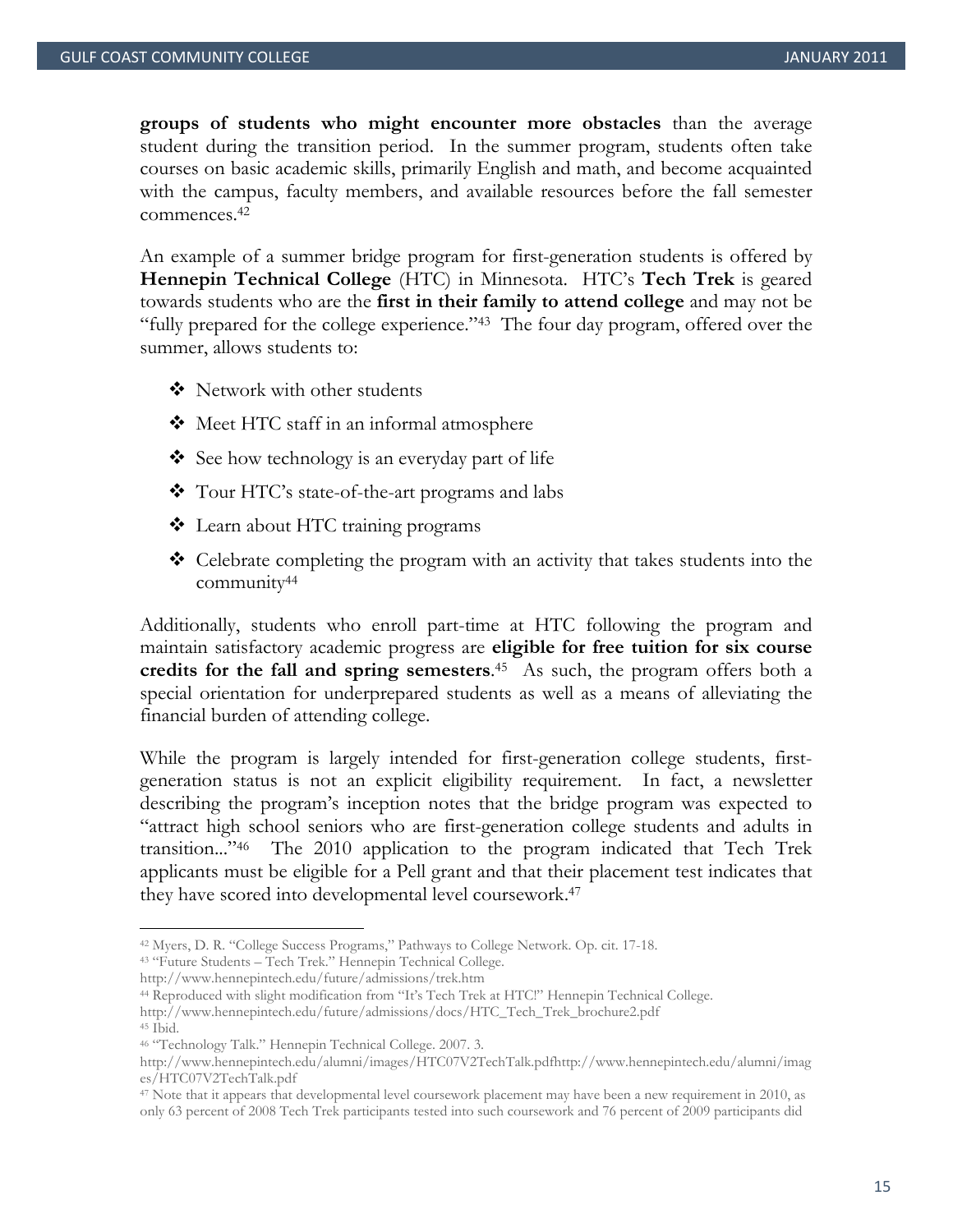A 2009 Academic Quality Improvement Program (AQIP) report notes the program's success. The document claims, "We have learned intensive orientation to college improves retention, personal contact through the year helps students overcome barriers, appropriate advising supports future success and assisting in removing financial barriers is key to student success."48 The document then proceeds to offer the following data. Unfortunately, these figures are not explained in great detail in the report. Nevertheless, the first two columns appear to represent characteristics of the incoming Tech Trek cohorts, while the "Enrolled in HTC Program" and "Retention" columns offer outcome measures.

| Cohort                            | First<br>Generation | <b>Tested Into</b><br>Developmental<br>Coursework | Enrolled in<br><b>HTC Program</b> | <b>Retention</b> |
|-----------------------------------|---------------------|---------------------------------------------------|-----------------------------------|------------------|
| FY <sub>08</sub><br>(27 students) | 100%                | $63\%$                                            | 89%                               | $71\%$           |
| FY09<br>(59 students)             | $41\%$              | 76%                                               | 100%                              | 73%              |

## **Hennepin Technical College – Tech Trek Data**

Source: Hennepin Technical College.

## **Early Warning Systems**

The ability to identify at-risk students and connect them with advisors, counselors, or mentors in a timely manner is crucial to any student retention program. While students in historically at-risk groups may be identified as early as enrollment or freshman orientation and placed in an early intervention or intensive academic advising program, a student who does not initially fit the bill for an at-risk student but later encounters detrimental academic, financial or personal obstacles might slip through the cracks unnoticed. In an effort to raise the institution's awareness of the entire student body's academic progress and well-being and to **identify students whose habits or personal situations may elevate their risk of drop-out**, several institutions have implemented an "Early Warning System" or "Academic Alert System."49

Early warning systems may include a submission form restricted to use by faculty members or, in some cases, open to peer advisors. Reasons for the submission of an academic alert include a student's **difficulties with course material, perceived lack of motivation, failure to complete assignments or attend classes, medical** 

<u> 1989 - Andrea San Andrea San Andrea San Andrea San Andrea San Andrea San Andrea San Andrea San Andrea San An</u>

49 Note that a helpful discussion of early alert systems is included in the "Cuseo Collection," a collection of scholarship regarding the first-year experience, maintained on the University of Wisconsin Colleges' Engaging Students in the First Year web site. See: J. Cuseo. "Red Flags: Behavioral Indicators of Potential Student Attrition." http://www.uwc.edu/administration/academic-affairs/esfy/cuseo/Red%20Flags--

Behavioral%20Indicators%20of%20Potential%20Student%20Attrition.doc

so (as depicted in the table below). "Tech Trek Program – Application FY10." Hennepin Technical College. http://www.hennepintech.edu/future/admissions/docs/Tech\_Trek\_Application\_Final\_FY10.doc 48 "Academic Quality Improvement Program Systems Portfolio." Hennepin Technical College. September 2009. 27.

http://www.hennepintech.edu/images/AQIPReportSeptember2009.pdf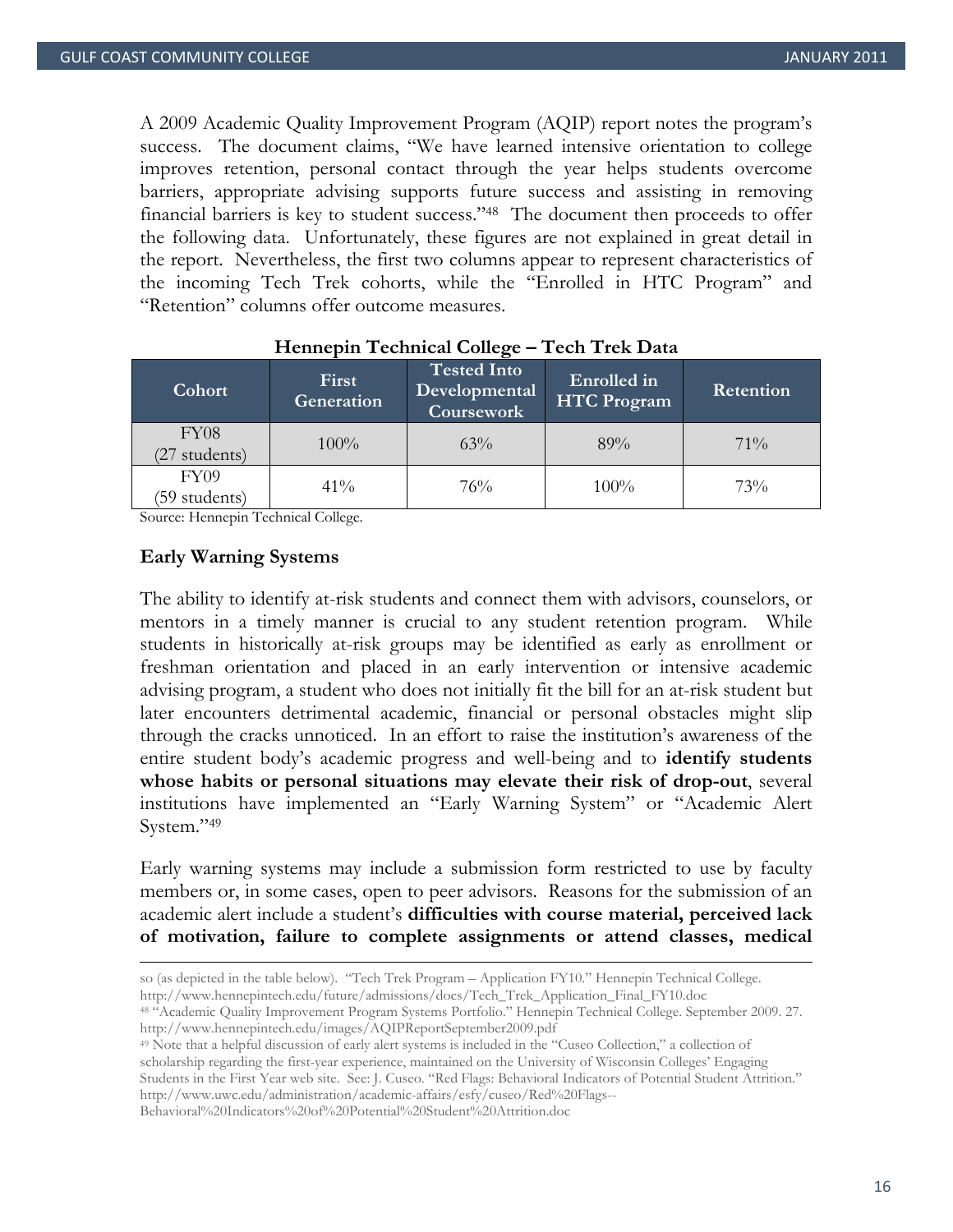**conditions, financial problems, family or personal life problems, and suspected substance abuse**. The form is generally submitted to a small committee that proactively intervenes to help the student regain a foothold in the college community and succeed in his/her degree program.

**Lake Land College** in Illinois provides an example of such a program. The college's **Early Alert Program (EAP)** was recognized as an exemplary program for supporting underrepresented groups in a 2009 report by the Illinois Community College Board.50 Beginning in 2002, the college instituted the electronic EAP system through which faculty members may make note of students who "demonstrate high risk behaviors such as low test scores, poor attendance, incomplete homework assignments, or poor comprehension."51 **Once these observations are recorded, a coordinator reviews the case, contacts the student, and asks to speak with him or her regarding the instructor's concerns**. Similar to the intrusive advising techniques discussed above, the coordinator seeks to match the student with an appropriate support service, such as tutoring, career services, study or test taking skill-building, among others. The faculty member is able to view a record of the contacts between the student and coordinator, as well as the recommendations made by the coordinator. Faculty may further submit updates to the student's record in order for the coordinator to modify or make additional recommendations.

According to the Illinois Community College Board report, students who were included in "pilot classes" using the EAP system earned higher cumulative GPAs than students in "control classes" in fiscal year 2003. Further, students involved in the pilot of the program had higher retention rates and earned more credit hours than their peers in the control group.52

#### **Programs for Students with Disabilities**

The number of students with disabilities has been on the rise for the last 20 years, prompting institutions to adopt **curricular, pedagogical, and technological accommodations**. 53 Because of the individual attention afforded by community colleges, many of these students have turned to two-year colleges to meet their education needs. Retention and graduation numbers for these students, however, are typically very low.54 In this subsection, we discuss strategies used by community

College Students with Disabilities." Institute for Community Inclusion.

<sup>50 &</sup>quot;Illinois Community College System – Selected Programs and Services for Underrepresented Groups – Focus Area: Academic Achievement Collaborating to Strengthen Progress and Outcomes." Illinois Community College Board, Research and Policy Studies. May 2009. 50. http://www.iccb.org/pdf/reports/underrepfy08.pdf 51 Ibid.

<sup>52</sup> Ibid.

<sup>53</sup> Prentice, M. "Serving Students with Disabilities at the Community College." ERIC Clearinghouse for Community Colleges Los Angeles CA. February 2002. http://www.ericdigests.org/2003-3/serving.htm 54 "Equity & Excellence: Universal Course Design to Increase Retention and Completion Rates of Community

http://www.communityinclusion.org/project.php?project\_id=49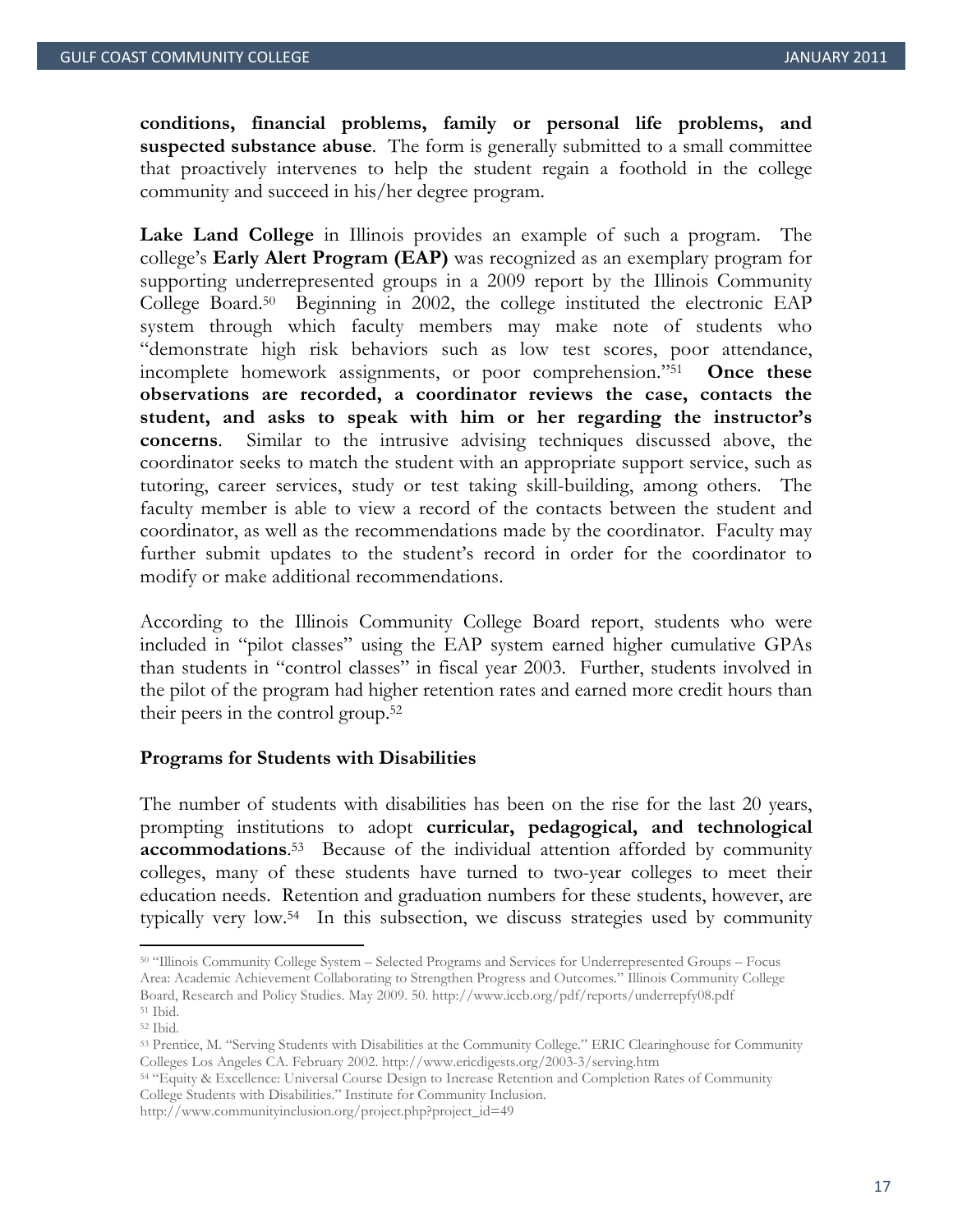colleges to address the needs of students with disabilities and increase their prospects of persistence.

The Illinois Community College Board report discussed above cites two cases of institutions employing exemplary programs for supporting college students with disabilities. The first example is offered by **Lewis and Clark Community College's Supported College Transition (SCT)/College for Life (CFL) programs.** The programs are designed to aid students who have severe disabilities in gaining independence as well support their academic and career goals. Through the SCT program, students enroll in both a "mainstream" associates program and a **Life Skills course**. The course "helps students learn to manage a range of functions: personal information, transportation, finances, personal safety, health and nutrition, social and emotional well being, civil rights and self-advocacy, and disability awareness."55 Further, in their associates program, students are provided the flexibility to repeat courses as necessary.

Rather than for-credit courses, the CFL program provides continuing education opportunities for students with disabilities.56 Similar to SCT, this program involves a **Self Advocacy Class** "where students learn to assert themselves, locate useful information, complete forms, ask questions and use community based services for assistance."57

A 2010 presentation by the college to the Illinois Statewide Transition Conference provides a variety of outcomes data for the Lewis and Clark Community College programs. First, with regard to retention in the SCT program, the college notes that it is "especially interested in retention to the 3rd semester as this is when most students begin their career program courses."58 Between fall 2005 and spring 2009, 52 percent of SCT students were retained to the third semester. The college stated that this figure is particularly impressive, as the college's overall retention rate from spring 2008 to fall 2008 was 49 percent.

<sup>55 &</sup>quot;Illinois Community College System – Selected Programs and Services for Underrepresented Groups – Focus Area: Academic Achievement Collaborating to Strengthen Progress and Outcomes." Illinois Community College Board, Research and Policy Studies. Op. cit., 46.

<sup>56</sup> Haberer, K. and M. Buck. "Lewis and Clark Community College – Programs for Students with Intellectual Disabilities: From Transition to Success." Presented at Sixth Annual Illinois Statewide Transition Conference.

October 24-26, 2010. http://www.illinoistransitionconference.org/handouts/Nov10F7.pdf 57 "Illinois Community College System – Selected Programs and Services for Underrepresented Groups – Focus Area: Academic Achievement Collaborating to Strengthen Progress and Outcomes." Illinois Community College Board, Research and Policy Studies. Op. cit., 46.

<sup>58</sup> Haberer, K. and M. Buck. "Lewis and Clark Community College – Programs for Students with Intellectual Disabilities: From Transition to Success." Op. cit., 5.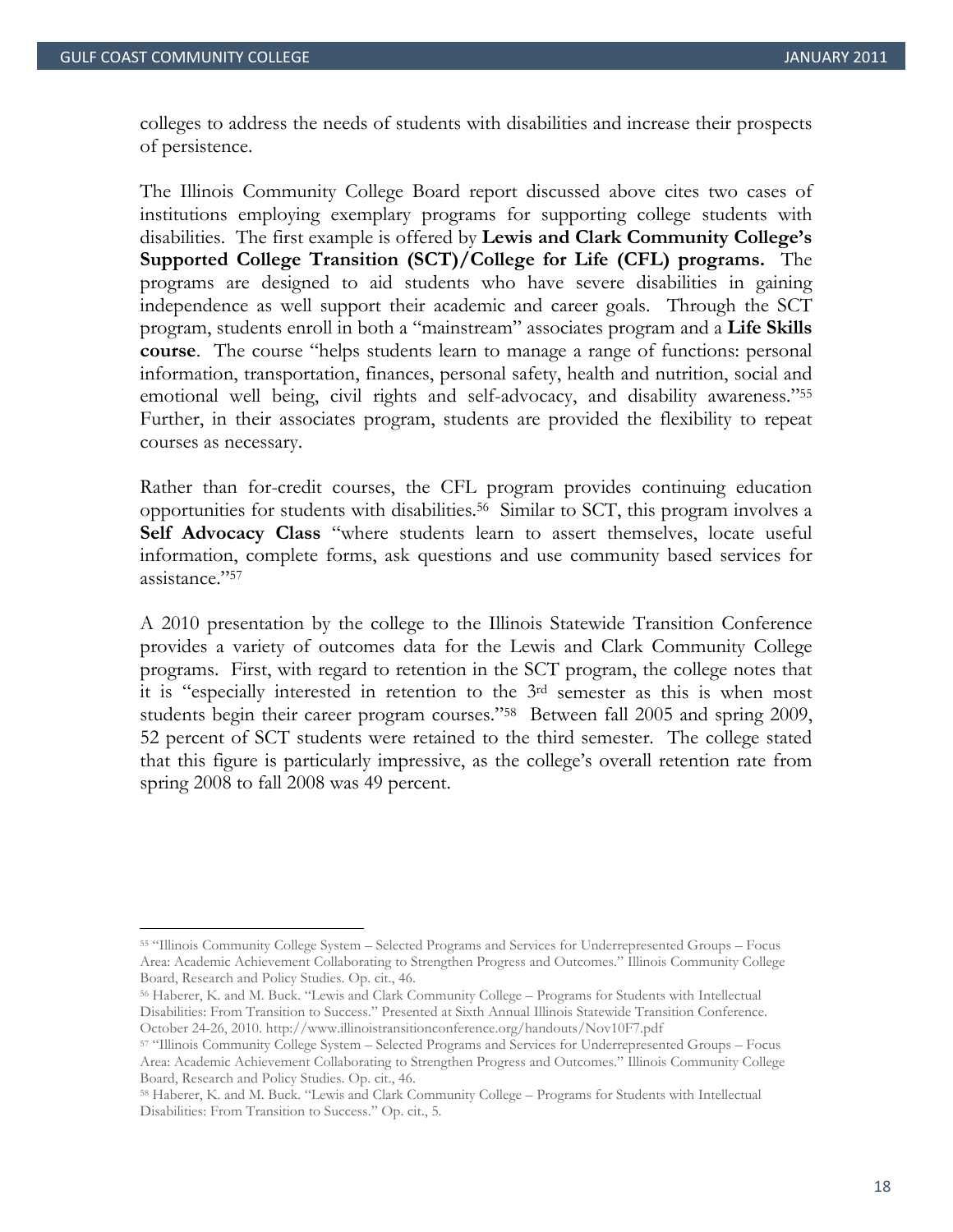| $1 \text{ m}$ 2000 to opting 2007<br><b>Outcome</b> | Number of Students |
|-----------------------------------------------------|--------------------|
| Retained to Semester 2                              |                    |
| Retained to Semester 3                              | 50                 |
| Retained to Semester 4                              | 31                 |
| Still Attending Past Semester 4                     | 28                 |
| <b>Total Discrete Students</b>                      |                    |

## **Retention Data for Supported College Transition Program Fall 2005 to Spring 2009**

Source: Illinois Statewide Transition Conference.59

Beyond these retention data, the conference presentation provided a list of the reasons students did not attend a second semester in the SCT program.

# **Supported College Transition Program – Student Reasons for Leaving Fall 2005 to Spring 2009**

| <b>Reason for Leaving</b>              | <b>Number of Students</b> |
|----------------------------------------|---------------------------|
| Moved Away/Attended Another School     |                           |
| Got a Job                              |                           |
| Financial/Grades (Parents Wouldn't Pay |                           |
| for Another Semester)                  |                           |
| Family/Personal Issues                 |                           |

Source: Illinois Statewide Transition Conference.<sup>60</sup>

As for the CFL program, the college presented the following data for fall 2005 to spring 2009.

| Action                            | <b>Number of Students</b> |
|-----------------------------------|---------------------------|
| Still Enrolled                    | 45                        |
| Left for Supported Employment     | 20                        |
| Left for Financial Reasons        | 29                        |
| Moved to SCT Credit Courses       | 18                        |
| Left Due to Transportation Issues |                           |
| Left for Health Related Issues    |                           |
| <b>Total Discrete Students</b>    | 120                       |
|                                   |                           |

# **College for Life Student Outcomes – Fall 2005 to Spring 2009**

Source: Illinois Statewide Transition Conference.<sup>61</sup>

The second example of a support program for students with disabilities discussed in the Illinois Community College Board report is offered by **Waubonsee Community College**. The college's **First Move program** originated in 2007 as an **optional orientation for incoming first-year students with disabilities**. Similar to the

<sup>59</sup> Ibid., 7.

<sup>60</sup> Ibid.

<sup>61</sup> Ibid.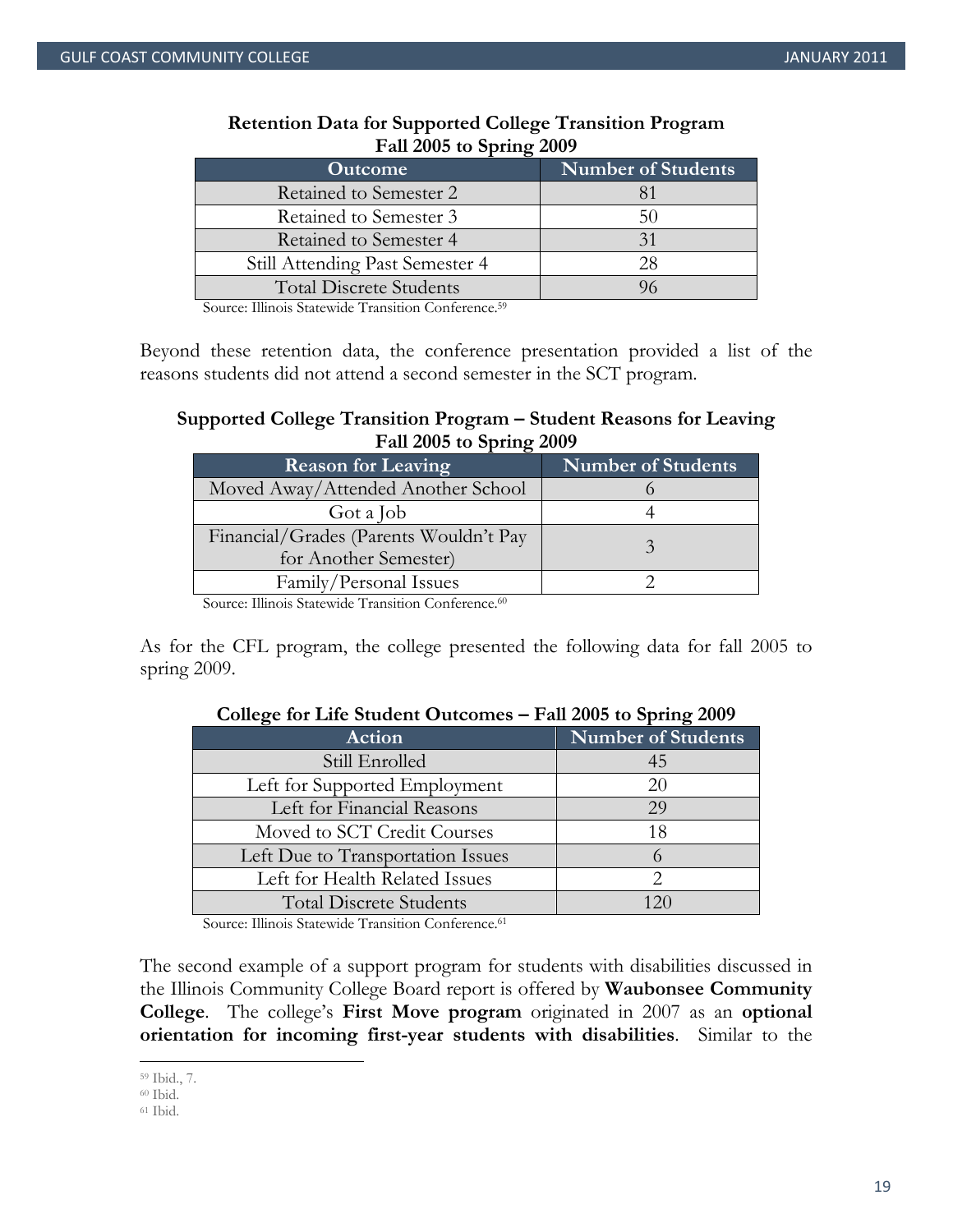Lewis and Clark programs discussed above, First Move was designed to help students **build self-advocacy skills** and boost their academic achievement. Students were provided the opportunity to learn and practice self-advocacy skills through workshops and role playing activities as well as participate in other activities addressing "goal setting, student motivation, time-management skills, self-awareness, accommodations, and developing an increased awareness of available services."62

While the report does not provide detailed retention data regarding participants, it does note that feedback following the program was positive. Responding to a survey after the program, 80 percent of participants "strongly agreed" that they would apply what they learned during the workshops. Further, the other twenty percent of respondents "agreed" that they would do so. In their written comments, students stated that they had gained a better understanding of "college processes, procedures, and protocols; campus resources; and available educational technology."63

Providing an example of what could be seen as both a recruitment tool and a means of helping students perform better in college in the long run, **Project Access** is a facilitative project for high school students with disabilities transitioning to higher education at **Howard Community College** in Columbia, Maryland. The goals of the project include **improving the potential for successful postsecondary experiences, accommodating learning styles, and carrying accommodations through to job placement**. 64

To achieve these goals, project coordinators planned job fairs and events specifically for students with disabilities, as well as trained faculty and support personnel in effective assistive strategies. For example, the Project Access website has a link to a flyer for the "Project Access Eighth Annual Conference for Parents and Professionals." Titled "Transitioning Students with Disabilities...Success on the Postsecondary Level and Beyond," the program featured talks on a wide variety of topics, including:

- Anxiety and Asperger's Syndrome
- The Transition from High School to College
- Learning Disabilities and Attention Deficit Hyperactivity Disorder
- Books in Alternate Form

<sup>62 &</sup>quot;Illinois Community College System – Selected Programs and Services for Underrepresented Groups – Focus Area: Academic Achievement Collaborating to Strengthen Progress and Outcomes." Illinois Community College Board, Research and Policy Studies. Op. cit., 46.

<sup>63</sup> Ibid.

<sup>64 &</sup>quot;Project Access High School Transition Program for Students with Disabilities." Howard community College. http://www.howardcc.edu/students/academic\_support\_services/project\_access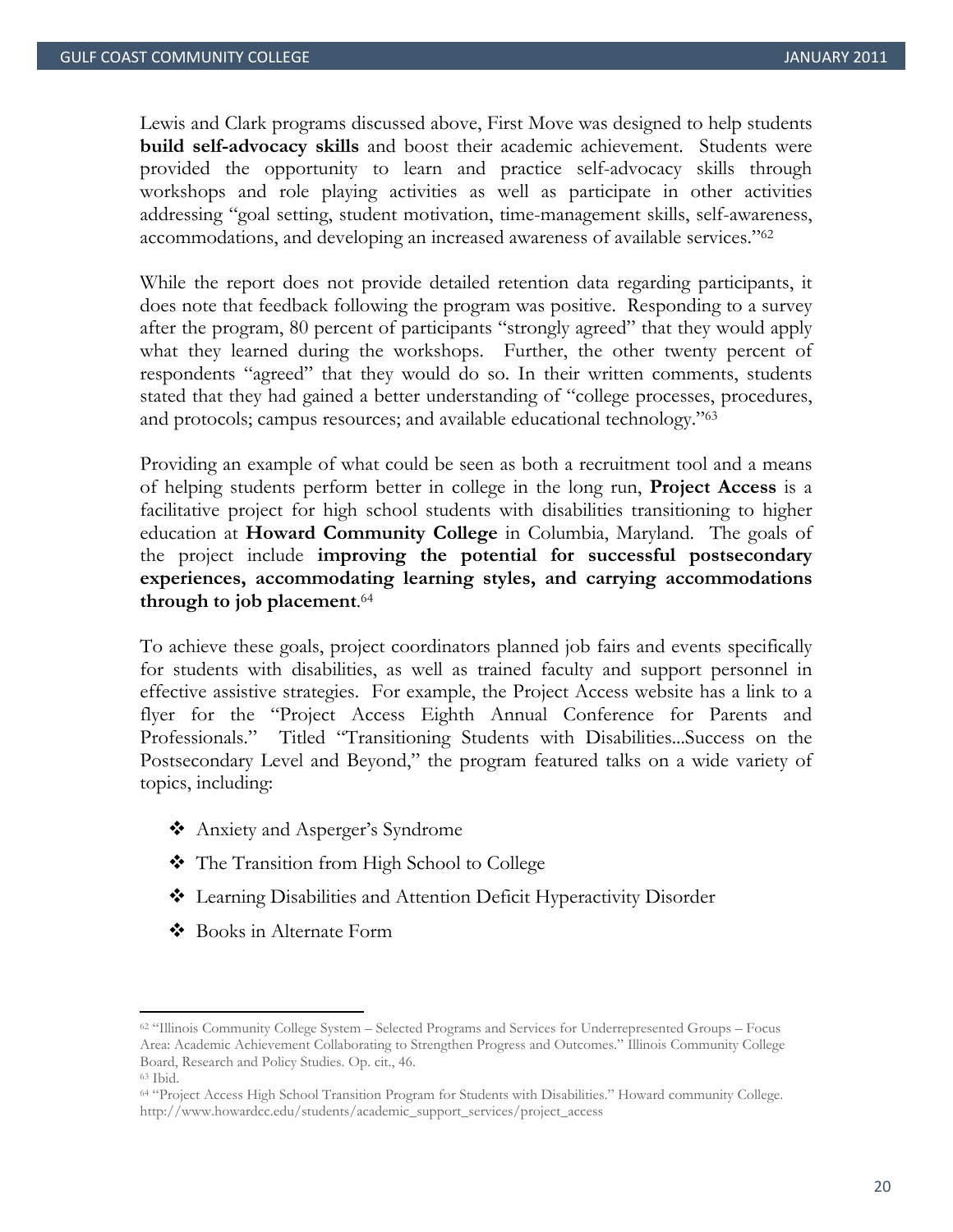- Postsecondary Options for Students with Intellectual and Developmental **Disabilities**
- Facilitating Transition through High School to the Workplace for Students with Autism Spectrum Disorder

Speakers at the April 2010 event represented a variety of institutions, including research universities, healthcare providers, and K-12 public school systems, as well as Howard Community College faculty.65

The Project Access website is also advertising a **2011 Summer Institute for parents and high school students.** This four-week program will **feature reading, writing, and math instruction,** as well as topics such as **study skills, use of the Internet, career development, and drama.** The program further includes two separate components for  $11<sup>th</sup>$  and  $12<sup>th</sup>$  graders focused on **exploring postsecondary opportunities**. The 11<sup>th</sup> grade component provides participants with instruction in college search skills, helping students to find institutions that will best meet their needs, as well as identify financial aid resources. The 12th grade component assists students in the application process – helping them fill out admission materials, coordinating college placement tests, meeting with advisors regarding appropriate course selection, etc. These students are also provided the opportunity to visit college classrooms and interact with faculty to gain a better picture of the college experience. All students involved in the program have access to peer mentors – current college students with disabilities – and are also invited to social events at the college throughout the year.<sup>66</sup>

Providing a final example of an exemplary program to assist community college students with disabilities, **Renton Technical College** in Washington received a grant in 2002 to pilot a **Universal Design for Learning (UDL) Project** from the Department of Education's Demonstration Projects to Ensure Students with Learning Disabilities Receive a Quality Higher Education. In 2005, the grant was expanded, allowing Renton Technical College to partner with other two-year institutions in Washington State.67

Instructors participating in the pilot program utilize pedagogical techniques with demonstrated effectiveness in supporting students with learning disabilities. What makes UDL strategies stand out is that they are **offered to all students in the class, whether or not they have diagnosed disabilities.** In this sense, all students can benefit from UDL teaching techniques, a point that is particularly helpful for students who may have undiagnosed learning disabilities and would not have benefited from

<sup>65 &</sup>quot;Welcome to the PROJECT ACCESS Eighth Annual Conference for Parents and Professionals."Howard Community College. http://www.howardcc.edu/students/academic\_support\_services/project\_access/2010conf.pdf 66 "Project Access – Events, News, and Information." Howard Community College.

http://www.howardcc.edu/students/academic\_support\_services/project\_access/Events.html 67 "Universal Design for Learning Project." Renton Technical College. http://www.rtc.edu/AboutUs/DSDPGrant/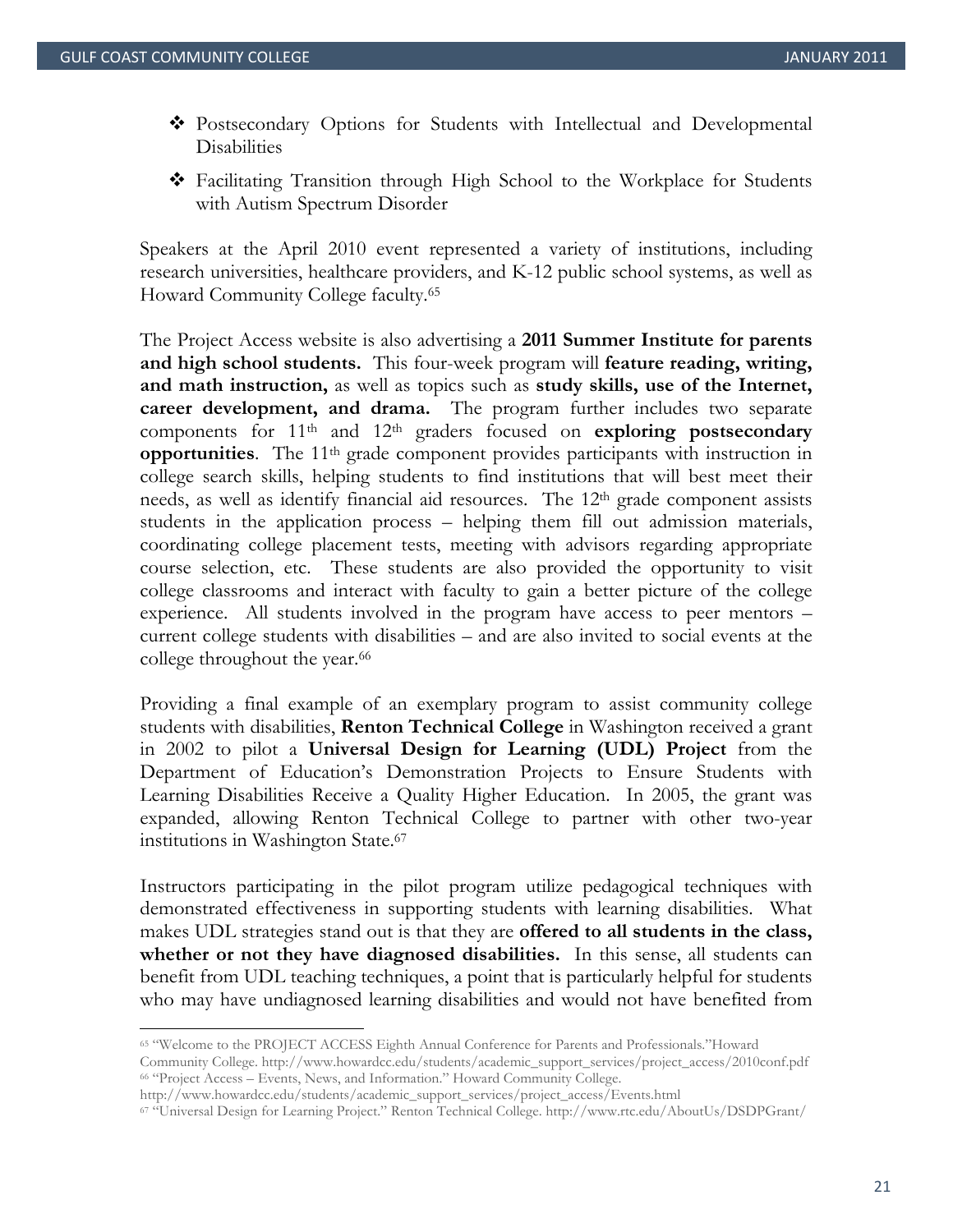support services offered to students with identified disabilities. Demonstrating the benefits of this approach, an independent evaluator determined that the project was successful, increasing course completion rates for *all students* over the course of the grant, though students with disabilities in UDL classrooms displayed the most significant increases.<sup>68</sup>

The Renton Technical College website directs readers to a series of outside sources that explain the tenets of UDL. One of these is the Center for Applied Special Technology (CAST). CAST explains that UDL "provides a blueprint for creating instructional goals, methods, materials, and assessments that work for everyone – not a single, one-size-fits-all solution but rather flexible approaches that can be customized and adjusted to individual needs."69 The basic principles of UDL are outlined in the table below, as well as guidelines and "checkpoints" related to each principle.

| Principle                                             | Guideline                                               | Checkpoint                                                                                                                                                                                                                              |  |
|-------------------------------------------------------|---------------------------------------------------------|-----------------------------------------------------------------------------------------------------------------------------------------------------------------------------------------------------------------------------------------|--|
| Provide multiple<br>means of<br>representation        | Provide options for<br>perception                       | Options that:<br>❖<br>Customize the display of information<br>❖<br>Provide alternatives for auditory and visual<br>information                                                                                                          |  |
|                                                       | Provide options for<br>language and symbols             | Options that:<br>❖<br>Define vocabulary and symbols<br>Clarify syntax and structure<br>❖<br>Decode text or mathematical notation<br>❖<br>❖<br>Promote cross-linguistic understanding<br>❖<br>Illustrate key concepts non-linguistically |  |
|                                                       | Provide options for<br>comprehension                    | Options that:<br>❖<br>Provide or activate background knowledge<br>$\frac{1}{2}$<br>Highlight critical features<br>❖<br>Guide information processing<br>❖<br>Support memory and transfer                                                 |  |
| Provide multiple<br>means of action<br>and expression | Provide options for<br>physical action                  | ❖<br>Options in the mode of physical response<br>❖<br>Options in the means of navigation<br>❖<br>Options for accessing tools and<br>assistive<br>technologies                                                                           |  |
|                                                       | Provide options for<br>expressive skills and<br>fluency | Options in the:<br>❖<br>Media for communication<br>❖<br>Tools for composition and problem-solving<br>❖<br>Scaffolds for practice and performance                                                                                        |  |

**Principles, Guidelines, and Checkpoints – Universal Design for Learning** 

<sup>68</sup> Ibid.

<sup>69 &</sup>quot;About UDL." Center for Applied Special Technology. http://www.cast.org/udl/index.html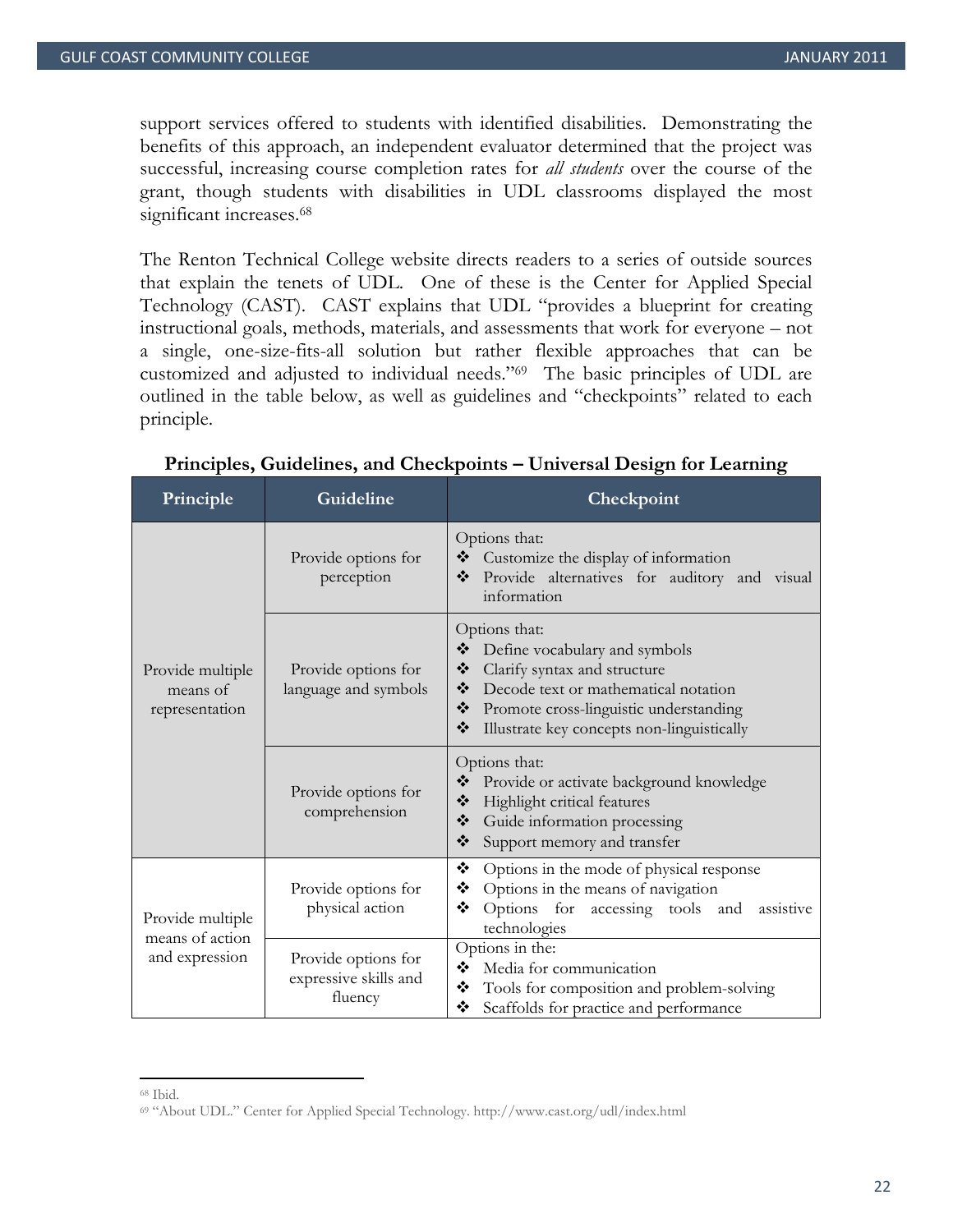| Principle                                  | Guideline                                                   | Checkpoint                                                                                                                                                                                                  |
|--------------------------------------------|-------------------------------------------------------------|-------------------------------------------------------------------------------------------------------------------------------------------------------------------------------------------------------------|
|                                            | Provide options for<br>executive functions                  | Options that:<br>Guide effective goal-setting<br>❖<br>❖<br>Support planning and strategy development<br>Facilitate managing information and resources<br>❖<br>❖<br>Enhance capacity for monitoring progress |
|                                            | Provide options for<br>recruiting interest                  | Options that:<br>Increase individual choice and autonomy<br>❖<br>❖<br>Enhance relevance, value, and authenticity<br>❖<br>Reduce threats and distractions                                                    |
| Provide multiple<br>means of<br>engagement | Provide options for<br>sustaining effort and<br>persistence | Options that:<br>Heighten salience of goals and objectives<br>Vary levels of challenge and support<br>❖<br>Foster collaboration and communication<br>❖<br>❖<br>Increase mastery-oriented feedback           |
|                                            | Provide options for self-<br>regulation                     | Options that:<br>Guide personal goal-setting and expectations<br>❖<br>Scaffold coping skills and strategies<br>❖<br>Develop self-assessment and reflection<br>❖                                             |

Source: National Center on Universal Design for Learning at the Center for Applied Special Technology.

For specific examples and resources related to each principle, guideline, and checkpoint please see the National Center on Universal Design for Learning at CAST.

As a part of its pilot program, Renton Technical College implemented UDL strategies and assistive technologies in a specified set of classrooms, while also making such technologies available to all students in the college's Technology Resource Center's Open Lab and Library.70 Below is a sample of the UDL strategies used by Renton Technical College instructors in the initial phase of the pilot:

- **Use of Interactive Whiteboard in both lecture and lab classrooms**  Downloading lecture notes and drawings for drafting so that students can review and manipulate
- **Digitized materials** Scanning and digitizing text or hand-out materials for students to be able to access on an Assistive Technology work station as well as in the lab
- **Expanded syllabus –** Creating a visual "road map" for courses with enlarged print, highlighting and bolding to accent important dates, assignments, tests, and test weights

<sup>70 &</sup>quot;Universal Design for Learning Project." Renton Technical College. Op. cit.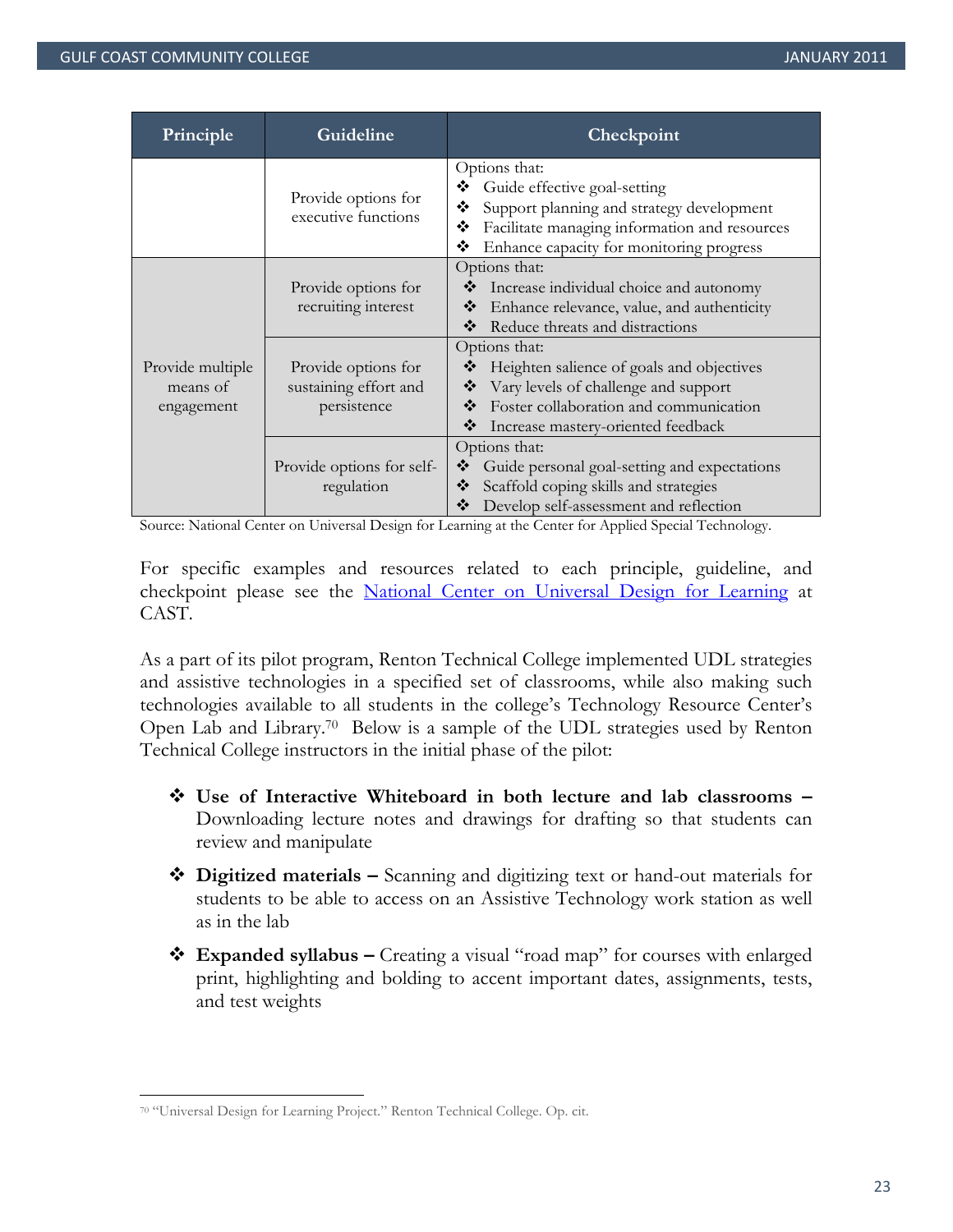- ◆ **CITE Learning Styles Inventory** Adjusts delivery to meet learning style needs of class based on an assessment of the number of visual, auditory, tactile, social, and individual learners
- **Teaching with TextHelp Read and Write –** Students use assistive technology to improve reading and writing skills with a word prediction, textto-speech program
- **Multi-modal approach to learning top 200 drugs (Pharmacy Technician program)** – Students learn a variety of techniques for memorizing a drug matrix, including mnemonics, research on the internet, drawing or creating pictures, chanting, and using flash cards<sup>71</sup>

Additional UDL strategies employed by Renton Technical College instructors are available through the college's UDL Project website.

<sup>71</sup> Reproduced verbatim from "Pilot Strategies." Renton Technical College. http://www.rtc.edu/AboutUs/DSDPGrant/TeachingStrategies/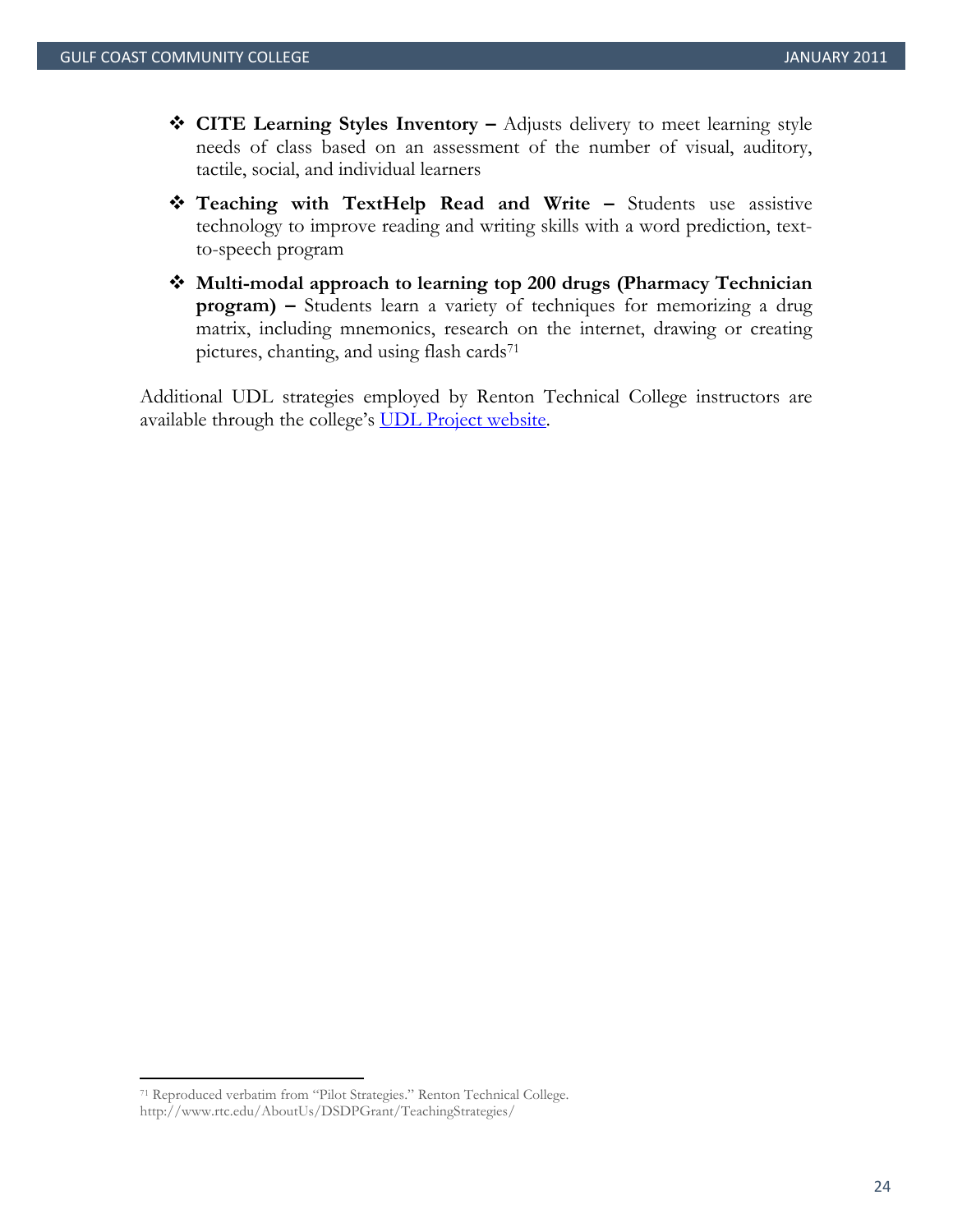## **Section 3: Recruitment of Minority Students**

Colleges and universities have made great strides in increasing the enrollment of traditionally underrepresented students. For example, in 1995, 35.2 percent of Hispanic<sup>72</sup> individuals age 18 to 24 who had completed high school were enrolled in college. In that same year, the figure for Black individuals was 35.4 percent. By 2008, these figures had risen to 36.7 percent for Hispanics and 40.0 percent for Blacks. Despite these fairly strong increases, as the figure below depicts, there is still a significant race/ethnicity gap in terms of college enrollment.





As "open door" institutions, community colleges play a strong role in reducing such gaps. In this section, we discuss ways in which community colleges can boost recruitment of racial/ethnic minorities – in particular, Black and Hispanic students.

## **Overview of Recruitment Practices**

In the fall of 2002, the Student Affairs staff of the Minnesota State Colleges and Universities system reviewed approximately one thousand institutional websites related to the recruitment and retention of ethnic minority students. The search covered a wide range of institutions, from community colleges to research

<sup>72</sup> Please note that the terms "Hispanic" and "Latino" are used interchangeably throughout this section of the report, depending on which term is used in the source being described. The same rule applies to the terms "Black" and "African American."

<sup>73</sup> National Center for Education Statistics. "Table 204. Enrollment Rates of 18- to 24-Year-Olds in Degree-Granting Institutions, by Type of Institution and Sex and Race/Ethnicity of Student: 1967 through 2008." *Digest of Education Statistics: 2009.* April 2010. http://nces.ed.gov/programs/digest/d09/tables/dt09\_204.asp?referrer=list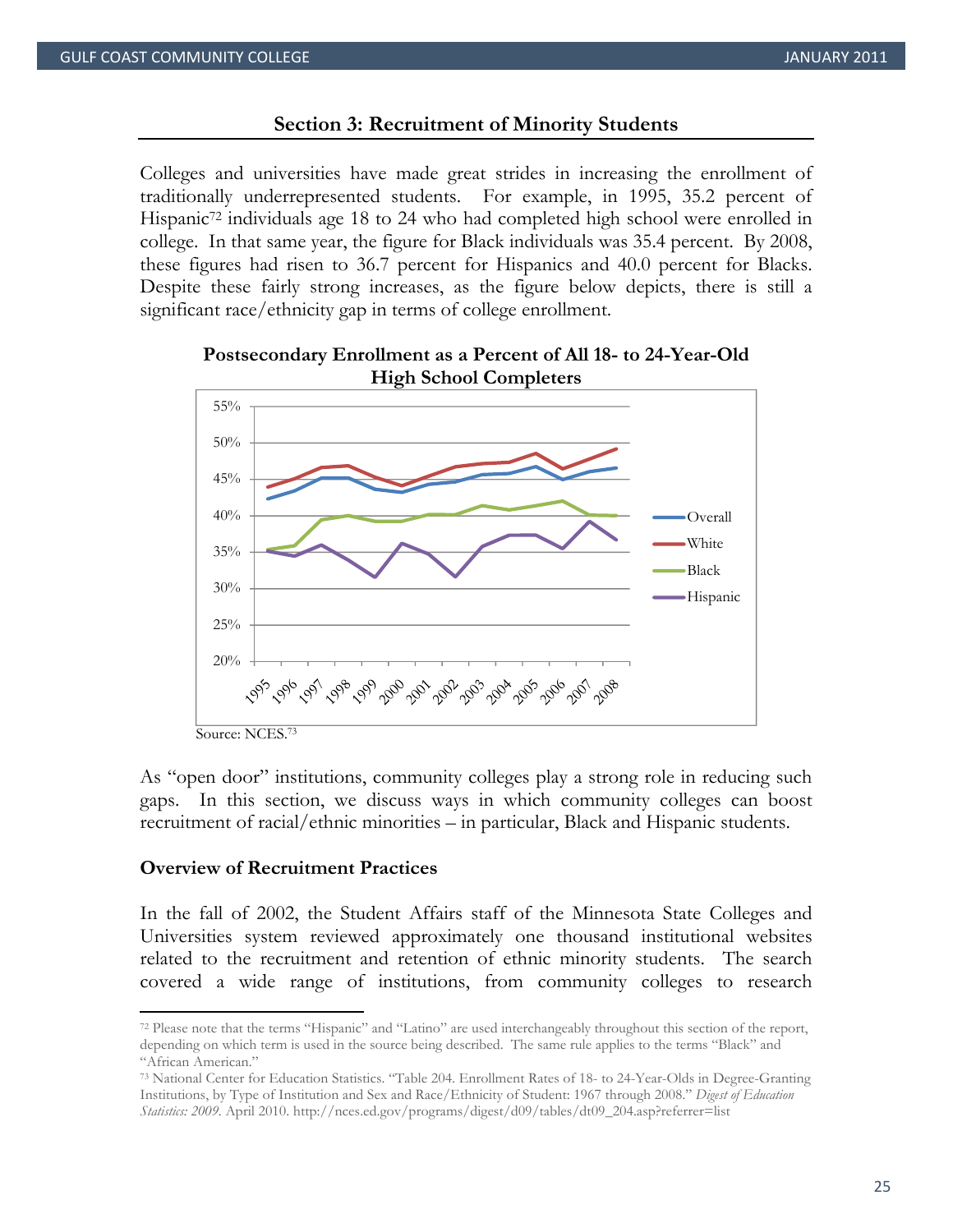universities. The study concluded, "Despite the differences in the types of institutions looked at, striking similarities emerged in the types of activities undertaken by those colleges and universities that seemed to be most successful in achieving their minority student recruitment and retention goals."74 Practices that were related to recruitment in particular are summarized below:

- **Recruit students in "nontraditional settings"** such as community centers and churches, among others.
- **Involve minority students who are already enrolled in college or alumni in the recruitment process**. Such recruiters can provide better insight into their own experiences at the college.
- Particularly with regard to Hispanic students, place emphasis on **recruiting the family** as well as the prospective student.
- Develop **"early outreach activities"** that can increase students' awareness of college while they are still in elementary, middle, and high school. This can support an increase in the "pool of college-bound minority students" while also increasing name recognition of area institutions.75

As we demonstrate in the remainder of this section, these strategies appeared throughout our own review of other literature surrounding the recruitment of minority students. Additional practices that we encountered include:

- Develop recruitment, admissions, and financial aid **materials in students' native languages**. 76
- Provide **financial aid opportunities** or more flexible financial aid packages targeted towards minority students.77

We discuss these practices in greater detail below, providing examples of specific institutions that have experienced success with these practices where available. Note that we do not offer additional information regarding the provision of financial aid opportunities but rather focus on examining the less straightforward recruitment practices mentioned above.

<sup>74 &</sup>quot;A Summary of 'Best Practices' for Recruitment and Retention of Students of Color." Minnesota State Colleges and Universities System. 2002. http://www.academicaffairs.mnscu.edu/studentaffairs/documents/BestPractices.pdf 75 Ibid., 1.

<sup>76</sup> Opp, R. D. "Enhancing Recruitment Success for Two-Year College Students of Color." *Community College Journal of Research and Practice.* Vol. 25. 2001. 81. and Matheson, K. "U.S. Colleges Recruit Hispanic Families Using Spanish."

*Diverse: Issues in Higher Education.* February 9, 2010. http://diverseeducation.com/article/13530/ 77 Cortez, J. D. and A. Cortez. "Effective Higher Education Recruitment Strategies*.*" Intercultural Development Research Association. 2004.

http://www.idra.org/IDRA\_Newsletter/August\_2004\_Self\_Renewing\_Schools\_Access/Effective\_Higher\_Educatio n\_Recruitment\_Strategies/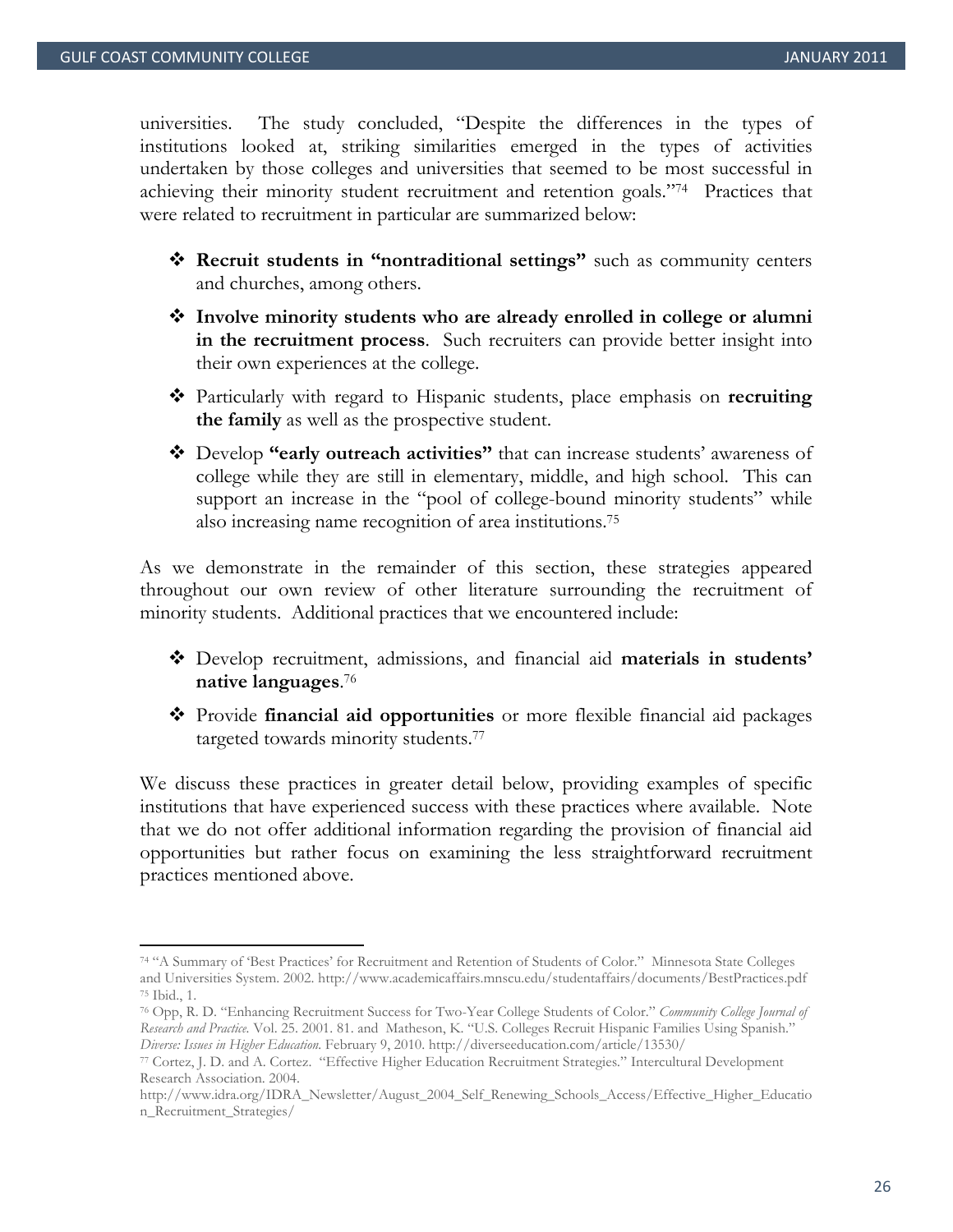#### **Involving Current Students as Recruiters**

In a policy brief developed for Excelencia in Education, a Washington, DC-based non-profit focusing on the promotion of higher educational achievement of Latino students, Santiago (2007) examined the college choices of Latino students.78 The study involved focus groups of Latino college students and graduates, in order to determine what factors influenced their college choices, as well as ask additional questions regarding the institutions in which they ultimately enrolled. While these students attended baccalaureate-granting institutions, the insights uncovered in the study appear applicable to community colleges as well.

As part of the study, students and graduates were asked to provide recommendations regarding ways to improve the recruitment of Latino students. One of the practices highlighted by multiple focus group participants was the involvement of current Latino students in the recruiting process. Santiago elaborates on this recommendation in the following manner:

- **Have graduates of a particular high school who are currently in college return to the school to share their experiences** and talk to potential students about applying to college. In this way, students would have a better idea of what to expect. It would also help if these students were from similar backgrounds and if they went to different colleges.
- **Create a mentoring program** between colleges and high schools so that students who have questions about college preparation or options can talk  $directly - and in a consistent environment - to those involved.<sup>79</sup>$

The review of best practices conducted by the Minnesota State Colleges and Universities system highlighted the employment of a **minority student recruiter** at **Central Community College** in Grand Island, Nebraska. As a student at the college, the recruiter **worked with a group of minority high school students**. In addition to maintaining contact with the students, her efforts included a full tour of the college "during which two students were admitted to the college."80 While this is not the only program employed by the college to recruit minority students,<sup>81</sup> the college has had success in increasing its share of Hispanic students. In 2000, only 3 percent of the student body was Hispanic. By 2009, this proportion had risen to 9 percent. The college's increase in its proportion of Black students has been less

<sup>78</sup> Santiago, D. "Choosing Hispanic-Serving Institutions (HSIs): A Closer Look at Latino Students' College Choices." Excelencia in Education. 2007. http://www.edexcelencia.org/system/files/ChoosingHSIsCloserLookRv.pdf 79 Reproduced verbatim from Ibid., 13.

<sup>80 &</sup>quot;A Summary of 'Best Practices' for Recruitment and Retention of Students of Color." Minnesota State Colleges and Universities System. Op. cit. 2.

<sup>81</sup> For example, the college's website offers admissions information in Spanish. See: "Admissions - En Espa*ñ*ol." Central Community College. http://www.cccneb.edu/igsbase/igstemplate.cfm?SRC=DB&SRCN=&GnavID=155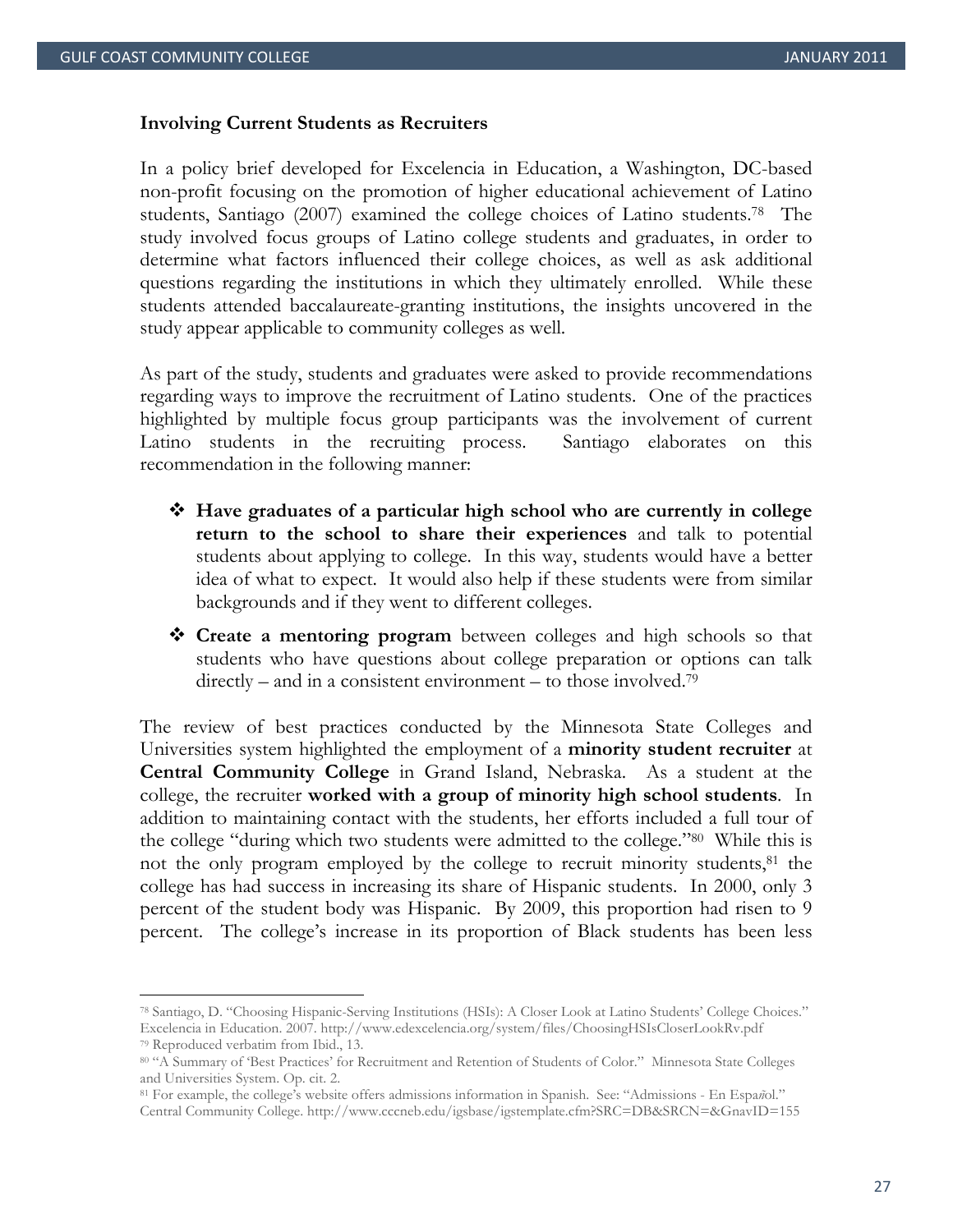dramatic, growing from less than 0.4 percent in 2000 to 1 percent in 2009.82 However, given that only 1.6 percent of the population of Grand Island, Nebraska is Black, this figure demonstrates that the college is coming closer to matching the demographics of its surrounding population.83

#### **Recruiting the Family, Native Language Materials, and Nontraditional Settings**

A number of sources reviewed for this report indicated that an emphasis on recruiting students' families, providing admissions and other informational materials in students' native languages, and recruiting students in nontraditional settings are three strong – and related – practices in attracting minority students.

First, through an analysis of a dataset combining IPEDS enrollment data with the results of a national survey of student affairs administrators, Opp (2001) found that the "strongest positive predictor of the percentage of two-year college students of color [a proxy measure of success in recruiting minority students] was that the institution had used recruitment information in the students' native languages."84 In other words, Opp found that **community colleges that offer recruitment material in students' native languages are more likely to have higher enrollments of minority students**. Opp hypothesized that the use of such materials demonstrates respect for students' cultures, as well as "sends a powerful message of inclusivity to students whose native languages are not English."85

While Opp's study was published in 2001, it appears that a variety of higher education institutions are using such strategies to reach minority students. For example, as part of a Florida State Department of Education "Equity Site Review" in 2009, **Hillsborough Community College** posted a variety of its recruiting and admissions materials on its website. Among these materials are a bilingual "Applying for Admission" brochure (English and Spanish) and a Spanish version of the college's recruitment radio advertisement.86

Providing another example, **Front Range Community College** in Colorado is currently advertising an opening for a Bilingual Enrollment and Retention Specialist. The position holder's responsibilities include (among others):

 Assist with the development of recruiting materials in Spanish such as letters, flyers, and brochures

<sup>82</sup> IPEDS Data Center. National Center for Education Statistics. http://nces.ed.gov/ipeds/datacenter/<br>83 See: 2005-2009 American Community Survey 5-Year Estimates. Available through "American FactFinder." U.S.

Census Bureau. http://factfinder.census.gov/home/saff/main.html?\_lang=en 84 Opp. "Enhancing Recruitment Success for Two-Year College Students of Color." Op. cit. 81. 85 Ibid.

<sup>86 &</sup>quot;List of Requested Documents – Education Programs." Hillsborough Community College.

http://www.hccfl.edu/equity/home/list-of-requested-documents/education-programs.aspx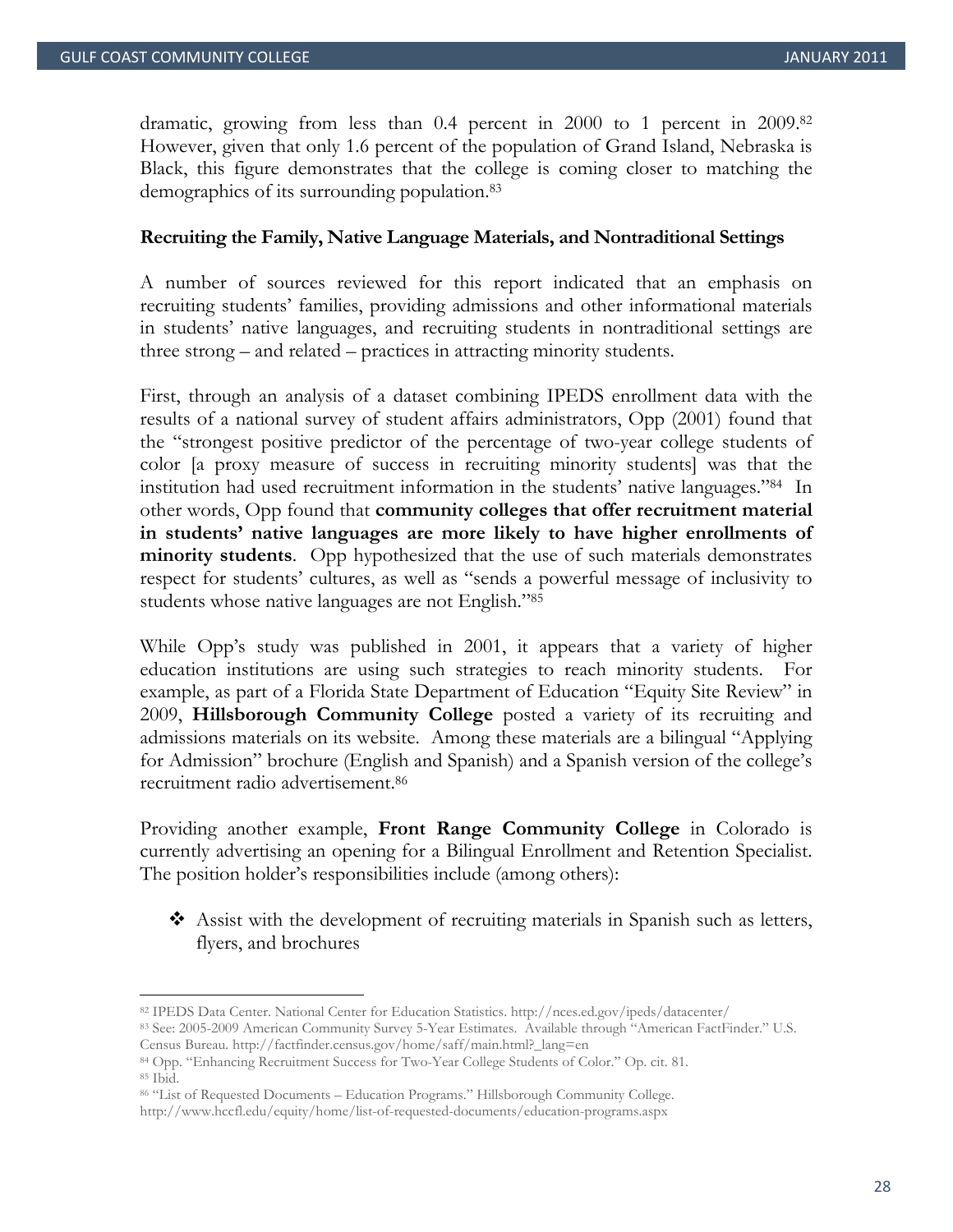- Organize and conduct Get Started information sessions in English and Spanish
- Provide a parent information session in Spanish for New Student Orientation<sup>87</sup>

The third responsibility listed above leads to another strong practice in recruiting minority students: recruiting the whole family. In her 2007 brief described above, Santiago found that **Latino students strongly believed family to be an important issue in making their college decisions**. Focus group participants suggested that colleges could create a handout that prospective students could offer to their parents, highlighting information such as the college's mission and expectations, academic programs, student services, financial aid opportunities, and extracurricular activities.88

Other sources have emphasized the importance of focusing on families during the recruitment process. In a 2010 article published in *The Education Digest* and *Hispanic Outlook*, Gilroy describes the work of Raul Lorenzo, an account director for Bauza & Associates, a marketing firm that works with colleges and universities to recruit and retain Latino students. Lorenzo explains that his firm advises institutions to **"recruit the family," as many Hispanic students are the first in their families to attend college**. 89 Having not experienced college themselves, the parents of such students are typically unfamiliar with what enrollment entails and what opportunities college will offer their children.

Lorenzo also touches on the language barrier discussed above: "You might be recruiting the Hispanic student who probably speaks English, but you have to sell the college and the student's aspiration to the family."90 In order to address such issues, during his time on the admissions staff of Amherst College, Lorenzo introduced the idea of convening separate open house sessions for Hispanic families and other families from minority ethnic backgrounds in order to create a less intimidating and more inclusive environment. The college advertised the sessions in Spanish and offered bus transportation to students and their families. The sessions featured Hispanic and African-American faculty to meet the students and their families, and to answer their questions.

In addition to the case of Amherst College, a four-year institution, Lorenzo cited the example of a community college client: **Holyoke Community College** (HCC) in Massachusetts. Seeking to increase the Hispanic community's awareness of the institution and boost enrollment of Hispanic students by five percent, HCC

<sup>87</sup> Front Range Community College. "Bilingual Enrollment and Retention Specialist." *Inside Higher Ed.* Posted on January 2, 2011. http://www.insidehighered.com/layout/set/popup/career/seekers/posts/view/174421<br><sup>88</sup> Santiago. "Choosing Hispanic-Serving Institutions." Op. cit., 13.<br><sup>89</sup> Gilroy, M. "Tools for Success in Recruiting and R

<sup>2010.</sup> 

<sup>90</sup> Ibid.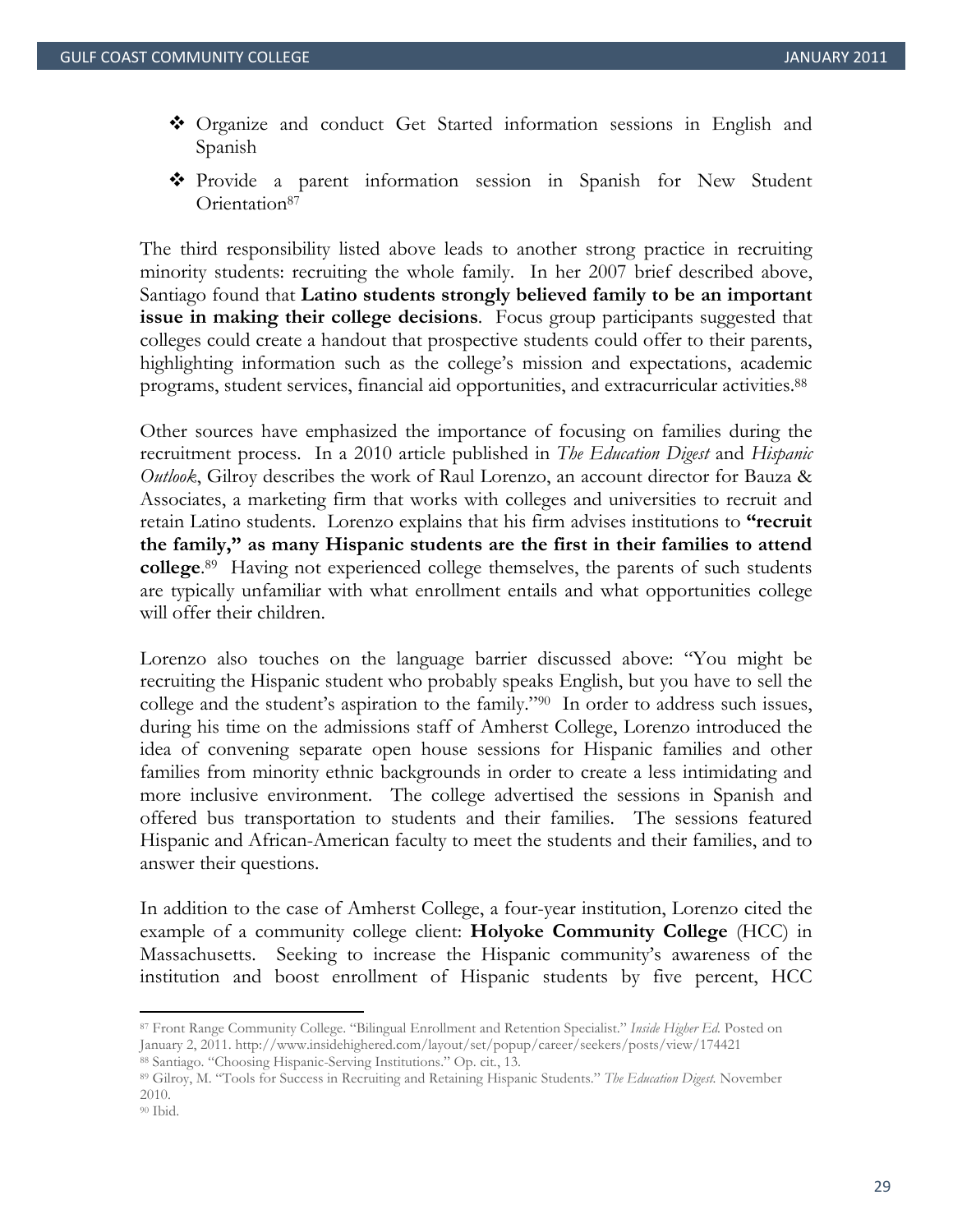approached Bauza & Associates to help develop an advertising campaign. Lorenzo devised a campaign titled **"HCC: Passport to My Future and My Family's Success"** that sought to connect the welfare of the family with college, promoting the college to parents as a "place of opportunity for their children."91 The campaign included eight Spanish-language billboards and a radio advertisement.92 The billboards included messages (in Spanish) such as "Get closer to your dreams!" and "Your future is not that tough!" as well as a phone number with the message "We speak your language."93

Gilroy's article indicates that the campaign was viewed as successful. While the article does not provide concrete evidence of this success, elements of the campaign – the billboards and Spanish language radio ad – were recognized by the National Council for Marketing and Public Relations in 2006 for communications achievement.94 Further, according to IPEDS data, the percentage of students enrolled at HCC who are Hispanic increased from 13 percent in fall 2005 (before the campaign) to 18 percent in fall 2009, suggesting that the college met its recruitment goal.95

Linked to the practices of recruiting the family and offering recruitment and other informational materials in students' native languages is the practice of **recruiting students in nontraditional settings**. For example, a 2009 article discussing the efforts of Georgia colleges and universities to boost enrollments of Latino students, highlighted the importance of **going to "where students and their relatives are – churches, festivals, sporting events, and other community gatherings."**96 One of the institutions featured in the article – **Georgia Perimeter College** (GPC) – recruits students at cultural events, such as Fiesta Georgia, one of the largest Latino festivals in the state. GPC recruiters set up a booth at the event to provide information regarding the college to festival attendees. Eric Cuevas, one of the recruiters explained that he discussed cost, campus safety, and student support services with Latino families at the event. Further, an important message he tried to impart to these families was that "spending money on college now will help students earn higher salaries later."97

<sup>91</sup> Ibid.

<sup>92 &</sup>quot;Bauza & Associates Launches New Ad Campaign for HCC." *HCC Connection.* March 28, 2006.

http://www.hcc.edu/News\_Events/ConnectionArchives/Connection3.28.06.html#bauza 93 The billboards are featured in the *Hispanic Outlook* version of the article. See: Gilroy, M. "Tools for Success in Recruiting, Retaining Hispanic Students." *Hispanic Outlook.* May 3, 2010.

https://www.wdhstore.com/hispanic/data/pdf/may3-tools.pdf 94 "HCC Brings Home the Gold...and the Silver...and..." *HCC Connection.* November 30, 2006.

http://www.hcc.edu/News\_Events/ConnectionArchives/Connection11.30.06.html#hccbrings<br><sup>95</sup> IPEDS Data Center. National Center for Education Statistics. http://nces.ed.gov/ipeds/datacenter/<br><sup>96</sup> "Diamond, L. "Georgia Colleges

October 27, 2009. http://www.ajc.com/news/georgia-colleges-recruit-growing-175771.html 97 Ibid.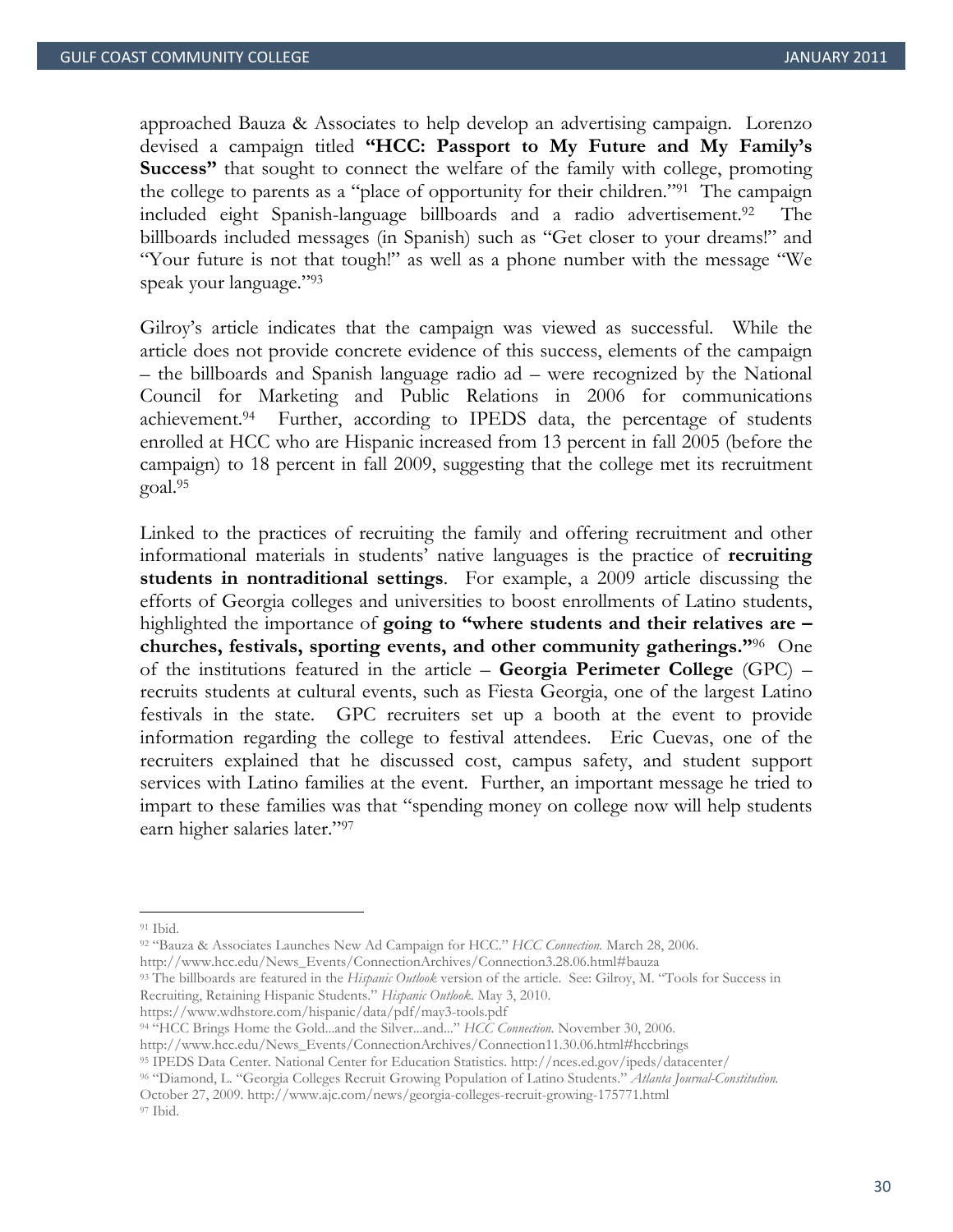In addition to the article discussing recruitment practices of Georgia colleges, a "Blue Ribbon Recruitment Task Force" report published by GPC highlights the college's plans to **increase its participation in "Spanish speaking events"** in order to boost enrollments from the Spanish speaking community. The college laid out plans for its recruiters of Hispanic descent to increase recruitment at religious and other events within the Hispanic community and ESL classes at feeder schools. Linking up with parts of our earlier discussion of recruiting the family, the report also discusses **hosting events specifically for Spanish speakers** and increasing communication with prospective Hispanic students' parents through in-person meetings, as well as mail and the internet. Beyond these activities, the college discussed signs and billboards written in Spanish that targeted the parents of Hispanic/Latino students with messages emphasizing "the fact that 'your child will make more money' after earning a college degree at GPC."98

GPC's share of Hispanic enrollment has slowly increased over the past decade. In 2000, three percent of the student population was Hispanic. By 2005, this figure had increased to four percent and by 2009 the figure had increased to five percent.<sup>99</sup> While this may not appear to be a large increase, it is important to note that the five cities in which GPC has campuses – Alpharetta, Clarkston, Decatur, Dunwoody, and Covington – have Hispanic populations ranging from 2.7 to 7.3 percent of their total populations.100 This suggests that the college is coming close to achieving a student body that is representative of its surrounding area.

#### **Early Outreach to Minority Students**

In his 2001 study, discussed above, Opp also found **partnerships between community colleges and high schools to be an important factor in minority student enrollment**. In particular, Opp reported that an affirmative answer to the statement "the institution has worked with minority high schools in the design and strengthening of curricula" from student affairs administrators and evidence that the college maintains dual-enrollment programs with such high schools were positive and significant predictors of minority student enrollment.<sup>101</sup> Institutions that had engaged in these activities were more likely to have larger minority student enrollments.

With regard to the first predictor, involvement in high school curricular design, Opp notes that collaboration between community colleges and high schools, particularly schools with larger minority student populations, would help increase the "pool of students of color interested in attending college and capable of performing college-

<sup>98</sup> Fowler, L. F. Nash, and A. S. Tricoli. "Recruitment Blue Ribbon Task Force." Georgia Perimeter College. 2007. 52. http://www.gpc.edu/~presoff/taskforcereports/recruitmenttaskforcereport.pdf<br><sup>99</sup> IPEDS Data Center. National Center for Education Statistics. http://nces.ed.gov/ipeds/datacenter/<br><sup>100</sup> See: 2005-2009 American Community

Census Bureau. http://factfinder.census.gov/home/saff/main.html?\_lang=en 101 Please note that the article does not define "minority high school." It is assumed that this phrase refers to high

schools with significant minority student populations. See: Opp, "Enhancing Recruitment Success for Two-Year College Students of Color." Op. cit., 81-82.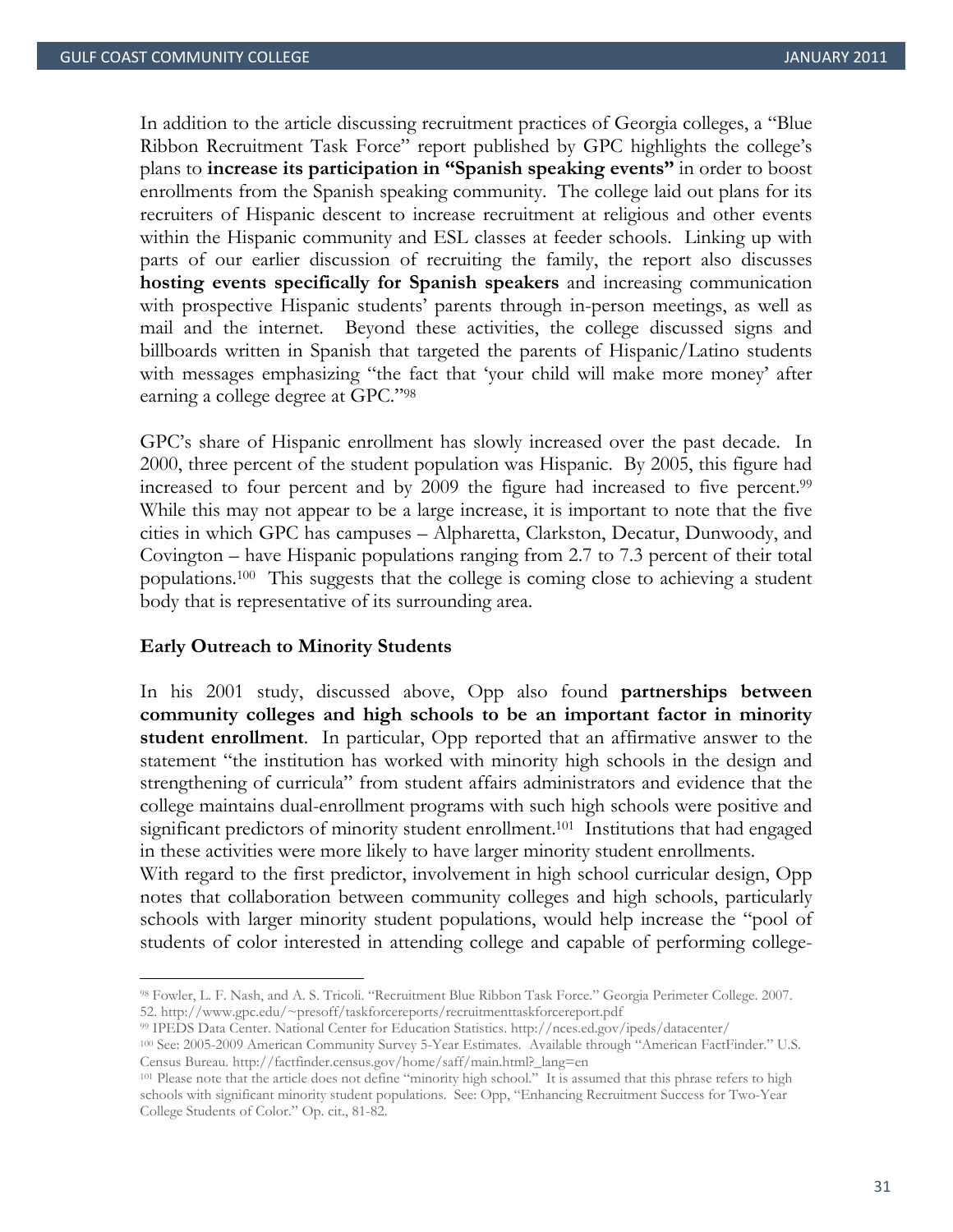level work."102 Such an **increase in the number of interested and capable minority students could then lead to more students applying for enrollment.** As for the maintenance of dual-enrollment programs, such a practice facilitates an introduction of high school students to the "two-year college experience." This is again likely to bolster their educational aspirations, thereby increasing the pool of students interested in applying to college.<sup>103</sup>

Santiago (2008) echoes these findings in another study, where she examined the institutional practices of 12 colleges and universities with large Hispanic student populations (six community colleges and six public universities). The study notes that each of these institutions maintains programs designed to engage the surrounding community. The **El Paso Collaborative for Academic Excellence** is one such program. The collaborative represents a partnership between El Paso Community College, the University of Texas at El Paso, and school districts in El Paso County (the vast majority of whose students are Hispanic). Described as a "K-16 initiative,"104 the collaborative seeks to:

- Increase the academic achievement of all area students
- ❖ Close the achievement gaps between groups of students
- Boost high school graduation rates
- $\triangleleft$  Prepare students for success in college<sup>105</sup>

One of the initiative's main activities is a **"K-16 Mathematics Alignment"** designed to "align mathematics content, performance and assessment standards and courses" at the elementary, secondary, and postsecondary levels. The activity involves encouraging dialogue between K-16 mathematics faculty regarding college readiness standards, examining data on mathematics alignment and student performance, developing better college mathematics course placement systems, and disseminating information regarding the mathematics alignment process throughout the state. With regard to curriculum alignment, mathematics and engineering faculty from the university and community college met with K-12 classroom teachers to develop "curriculum frameworks for Algebra II, Geometry, Algebra I and Mathematics K-8, which give teachers an organization of topics in matrix form together with cognition levels that are focused, coherent and deep in understanding concepts."106

Through a combination of its efforts, the collaborative has witnessed success, as exemplified by narrowing achievement gaps in terms of race/ethnicity on statewide assessments. Connecting back to Opp's hypothesis that collaboration between

<sup>102</sup> Ibid., 81.

<sup>103</sup> Ibid., 82.

<sup>104</sup> Santiago. "Modeling Hispanic-Serving Institutions (HSIs): Campus Practices that Work for Latino Students." Excelencia in Education. Op. cit., 10.

<sup>105 &</sup>quot;About Us." The El Paso Collaborative for Academic Excellence. http://www.epcae.org/about.htm 106 "K-16 Mathematics Alignment 2000-Present." The El Paso Collaborative for Academic Excellence. http://www.epcae.org/work-k16.htm